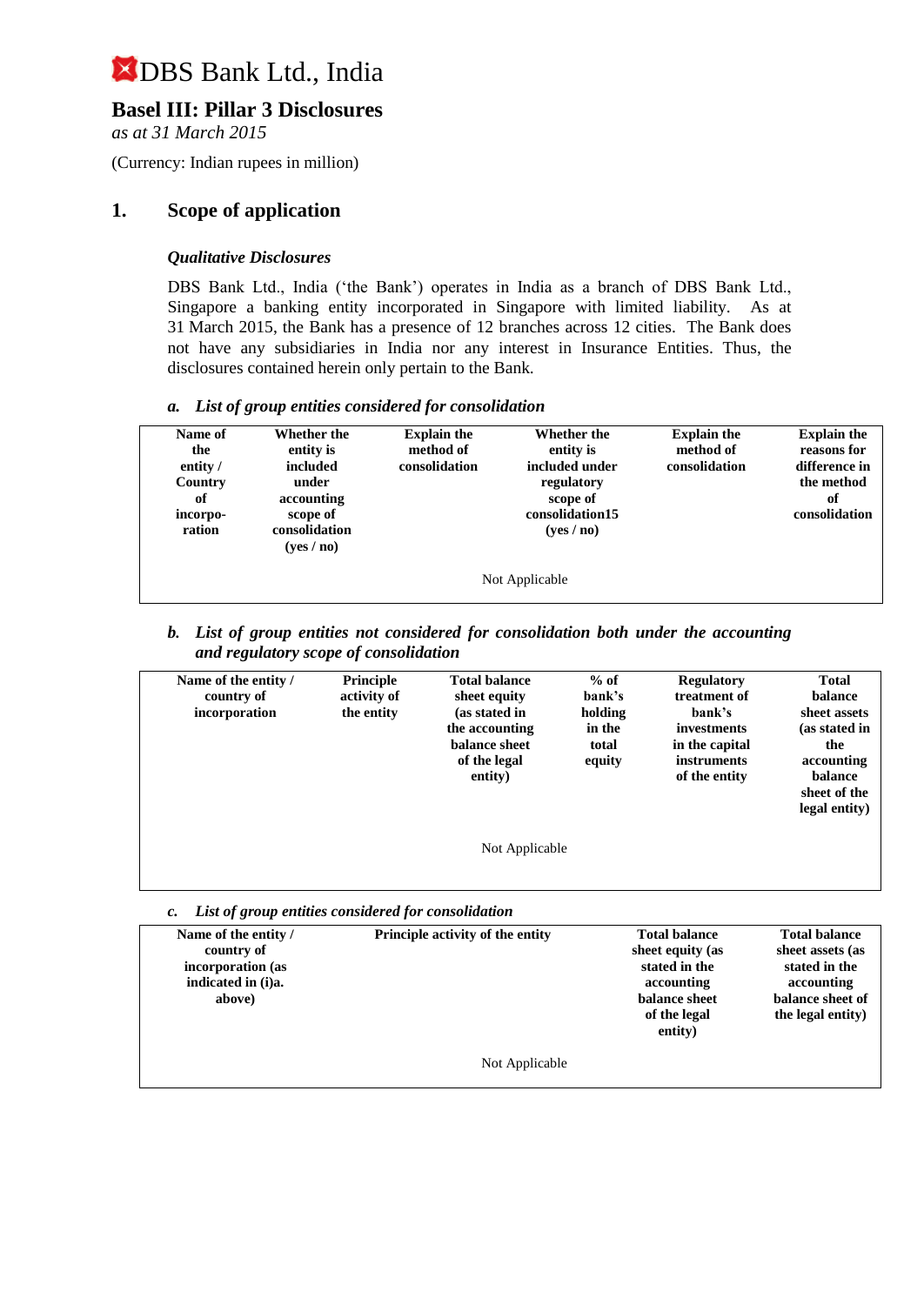## **Basel III: Pillar 3 Disclosures** *(Continued)*

*as at 31 March 2015*

(Currency: Indian rupees in million)

## **1. Scope of application** *(Continued)*

#### *Quantitative Disclosures (Continued)*

*d. The aggregate amount of capital deficiencies in all subsidiaries which are not included in the regulatory scope of consolidation i.e. that are deducted:*

| Name of the<br>subsidiaries /<br>country of<br>incorporation | <b>Principle activity of the</b><br>entity | <b>Total balance sheet equity</b><br>(as stated in the accounting)<br>balance sheet of the legal<br>entity) | % of bank's<br>holding in the<br>total equity | Capital<br>deficiencies |
|--------------------------------------------------------------|--------------------------------------------|-------------------------------------------------------------------------------------------------------------|-----------------------------------------------|-------------------------|
|                                                              |                                            | Not Applicable                                                                                              |                                               |                         |

*e. The aggregate amounts (e.g. current book value) of the bank's total interests in insurance entities, which are risk-weighted:*

| Name of the<br>insurance<br>entities /<br>country of<br>incorporation | <b>Principle activity of the</b><br>entity | <b>Total balance sheet</b><br>equity (as stated in<br>the accounting<br>balance sheet of the<br>legal entity) | $%$ of bank's<br>holding in the<br>total equity /<br>proportion of<br>voting power | <b>Quantitative impact</b><br>on regulatory<br>capital of using risk<br>weighting method<br>versus using the full<br>deduction method |
|-----------------------------------------------------------------------|--------------------------------------------|---------------------------------------------------------------------------------------------------------------|------------------------------------------------------------------------------------|---------------------------------------------------------------------------------------------------------------------------------------|
|                                                                       |                                            | Not Applicable                                                                                                |                                                                                    |                                                                                                                                       |

*f. Any restrictions or impediments on transfer of funds or regulatory capital within the banking group:*

There are no restrictions or impediments on transfer of funds or regulatory capital within the banking group.

#### **2. Capital Adequacy**

#### *Qualitative disclosures*

The CRAR of the Bank is 17.01% as computed under Basel III norms, which is higher than the minimum regulatory CRAR requirement of 9%.

The Bank's capital management framework is guided by the existing capital position, proposed growth and strategic direction. Growth opportunities have resulted in an increasing and continuing need to focus on the effective management of risk, and commensurate capital to bear that risk. The Bank carefully assesses its growth opportunities relative to the capital available to support them, particularly in the light of the economic environment and capital requirements under Basel III. The Bank maintains a strong discipline over capital allocation and ensuring that returns on investment cover capital costs.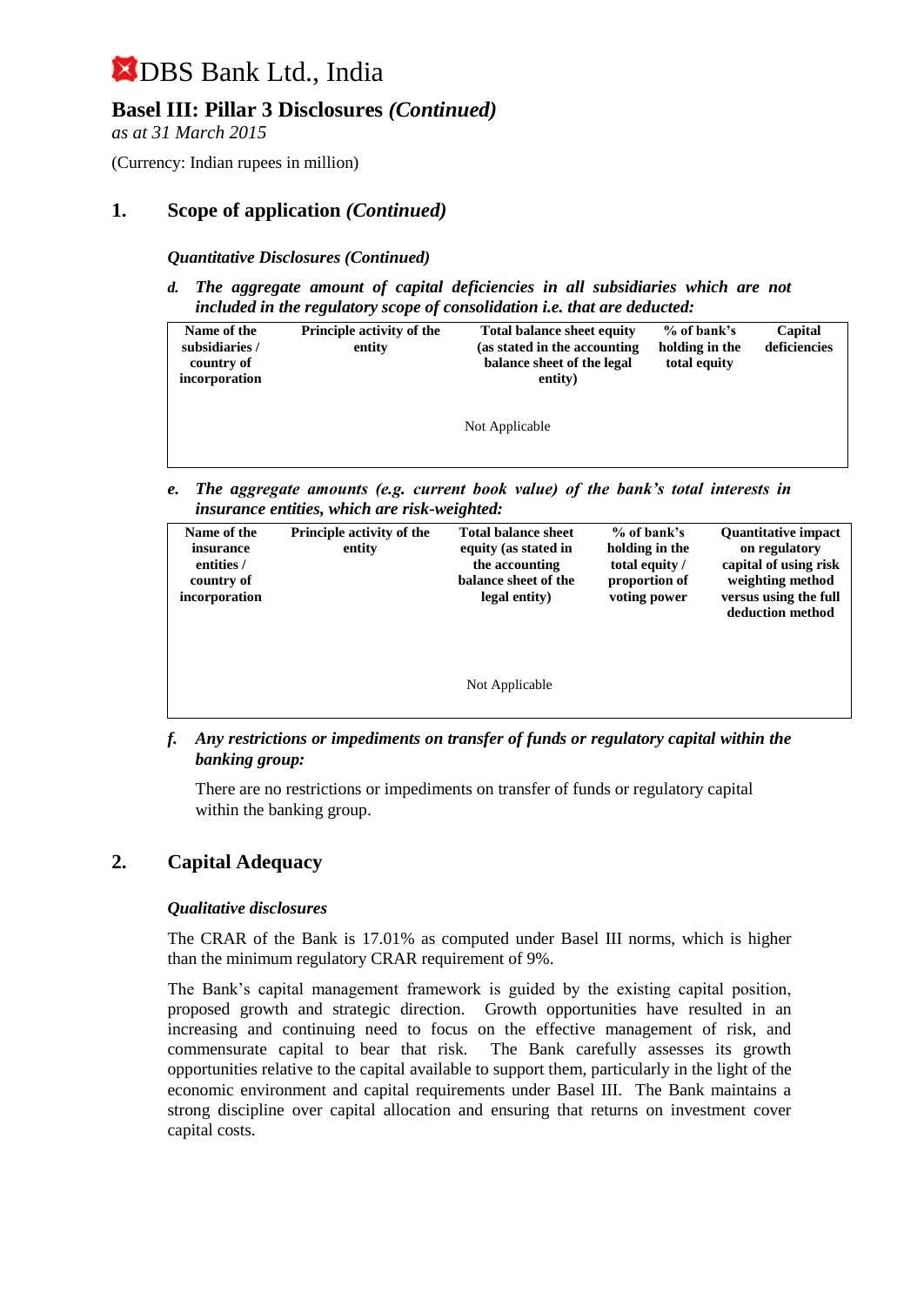## **Basel III: Pillar 3 Disclosures** *(Continued)*

*as at 31 March 2015*

(Currency: Indian rupees in million)

## **2. Capital Adequacy** *(Continued)*

#### *Quantitative disclosures*

|   | <b>Particulars</b>                                                    | <b>31 March 15</b> |
|---|-----------------------------------------------------------------------|--------------------|
| A | Capital requirements for Credit Risk (Standardised Approach)          | 19,717             |
| B | Capital requirements for Market Risk (Standardised Duration Approach) |                    |
|   | Interest rate risk                                                    | 3,735              |
|   | Foreign exchange risk<br>$\qquad \qquad \blacksquare$                 | 360                |
|   | Equity risk<br>$\overline{\phantom{a}}$                               | 6                  |
| C | Capital requirements for Operational risk (Basic Indicator Approach)  | 1,630              |
| D | CET1 Capital Ratio (%)                                                | 10.79%             |
| E | Tier1 Capital Ratio (%)                                               | 10.79%             |
| F | Total Capital Ratio (%)                                               | 17.01%             |

## **3. General Disclosures**

As part of overall corporate governance, the Group Board has approved a comprehensive Integrated Risk Framework covering risk governance for all risk types and for all entities within the Group, including India. This framework defines authority levels, oversight responsibilities, policy structures and risk appetite limits to manage the risks that arise in connection with the use of financial instruments. On a day-to-day basis, business units have primary responsibility for managing specific risk exposures while Risk Management Group (RMG) exercises independent risk oversight on the Group as a whole. RMG is the central resource for quantifying and managing the portfolio of risks taken by the Group as a whole.

#### *A) General Disclosures for Credit Risk*

#### *Qualitative Disclosures*

.

#### **Credit Risk Management Policy**

The credit policies and basic procedures of the Bank relating to its lending activities are contained in the Local Credit / Loan Policy of the Bank, Core Credit Policy at Singapore and the Credit Manual. These are based on the general credit principles, directives / guidelines issued by the RBI from time to time as well as instructions and guidelines of DBS Bank Ltd, Singapore (hereinafter referred to as 'the Head Office'). In the unlikely event of any conflict amongst the RBI guidelines and Head Office Guidelines, the more conservative policy / guideline is followed.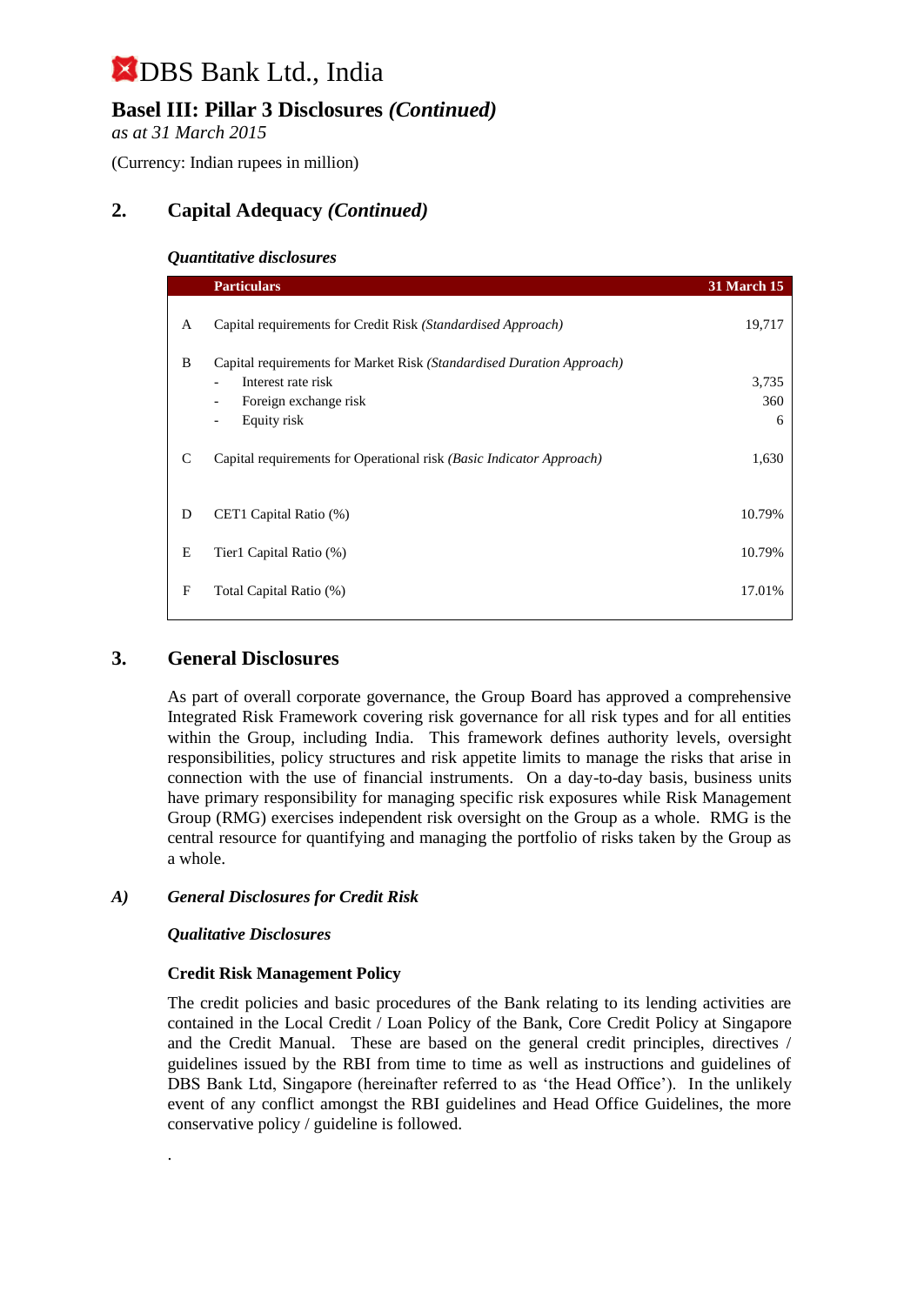## **Basel III: Pillar 3 Disclosures** *(Continued)*

*as at 31 March 2015*

(Currency: Indian rupees in million)

### **3. General Disclosures** *(Continued)*

The Core Credit Policy and the Credit / Loan policy outlines the Bank's approach to Credit Risk Management and sets out the rules and guidelines under which the Bank would develop and grows its lending business. These policies provide guidance to the Bank's Corporate Banking, SME Banking and Financial Institutions Group to manage the growth of their portfolio of customer assets in line with the Bank's credit culture and profitability objectives, taking into account the capital needed to support the growth.

Supplementary policies to the main Core Credit Policy and the Credit / Loan policy have also been laid out, for certain types of lending and credit-related operations. These include subject specific policies relating to risk ratings, Default policy, Specialized Lending etc., as well as guidelines for Real Estate lending, NBFC lending, hedging of FX exposures, credit risk mitigation, sectoral and individual / group borrower limits, bridge loans, bill discounting, etc.

Responsibility for monitoring post-approval conditions and risk reporting resides with the Credit Control Unit (CCU), which reports in to Head of CCU in Singapore, with local oversight of the Senior Risk Executive (SRE) in India. The Risk Based Supervision (RBS) submission to RBI contains further details on the same.

Advances are classified into performing and non-performing advances (NPAs) as per RBI guidelines as well as MAS Guidelines. NPA's are further classified into sub-standard, doubtful and loss assets based on the criteria stipulated by RBI as well as MAS, using the more conservative approach wherever there is a difference.

#### *Quantitative Disclosures*

#### **Credit Exposure**

| <b>Particulars</b>          | <b>31 March 15</b> |
|-----------------------------|--------------------|
| Fund Based (Gross Advances) | 164.712            |
| Non Fund Based *            | 197.781            |

\* The amount includes trade exposures after applying credit conversion factor and Credit equivalent of FX/derivative exposures.

The Bank does not have overseas operations and hence exposures are restricted to the domestic segment.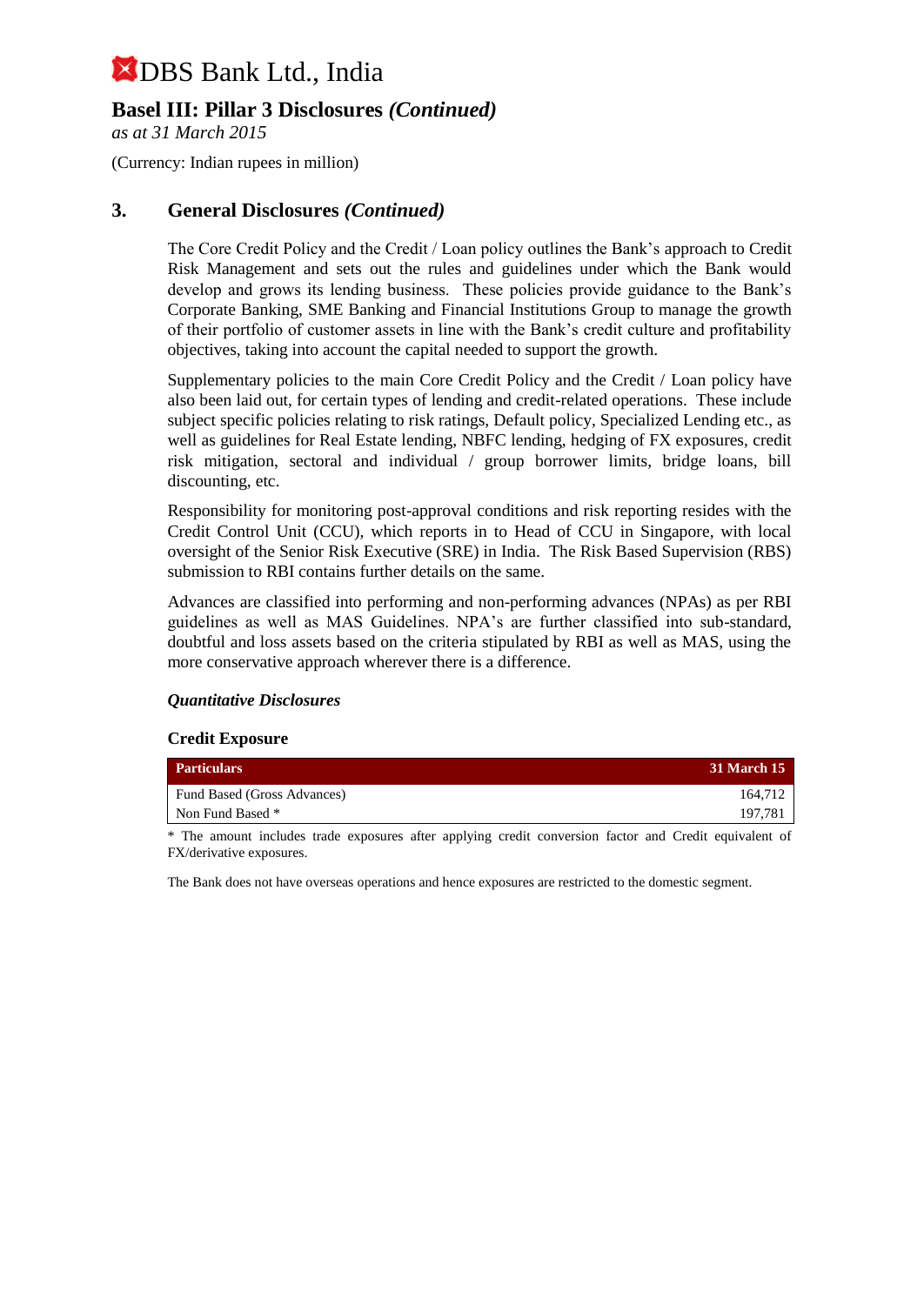## **Basel III: Pillar 3 Disclosures** *(Continued)*

*as at 31 March 2015*

(Currency: Indian rupees in million)

## **3. General Disclosures** *(Continued)*

### *Quantitative Disclosures (Continued)*

#### **Industry wise Exposures (Fund Based Advances)**

| <b>Industry</b>                                                                     | <b>31 March 15</b> |
|-------------------------------------------------------------------------------------|--------------------|
| Bank                                                                                | 32,937             |
| Construction                                                                        | 21,320             |
| Metal & Metal products (Iron, Steel and Others)                                     | 14,062             |
| Chemicals and Chemical Products (Dyes, Paints, etc.) - Drugs and Pharmaceuticals    | 8,414              |
| Chemicals and Chemical Products (Dyes, Paints, etc.) - Fertilisers                  | 6,205              |
| Beverages (excluding Tea & Coffee) - Others                                         | 6,035              |
| Infrastructure - Energy - Oil/Gas/Liquefied Natural Gas (LNG) storage facility      | 5,782              |
| Chemicals and Chemical Products (Dyes, Paints, etc.) - Others                       | 5,541              |
| Engineering - (Electronics and Others)                                              | 5,492              |
| Food Processing - Edible Oils and Vanaspati                                         | 5,322              |
| Vehicles, Vehicle Parts and Transport Equipments                                    | 4,601              |
| Infrastructure - Transport                                                          | 4,503              |
| Mining and Quarrying - Others                                                       | 3,461              |
| Paper and Paper Products                                                            | 3,249              |
| Infrastructure - Water and Sanitation -Irrigation (dams, channels, embankments etc) | 3,209              |
| Computer Software                                                                   | 2,860              |
| Logistic & transport                                                                | 2,401              |
| Food Processing - Others                                                            | 2,365              |
| Petroleum (non-infra), Coal Products (non-mining) and Nuclear Fuels                 | 2,277              |
| Rubber, Plastic and their Products                                                  | 2,225              |
| <b>Trading Activity</b>                                                             | 1,778              |
| Infrastructure - Energy - Electricity Transmission - Private Sector                 | 1,741              |
| Financial Institutions other than Banks, including NBFC's                           | 3,822              |
| Education                                                                           | 1,353              |
| Hotel & Tourism                                                                     | 1,420              |
| Infrastructure - Communication - Telecommunication and Telecom Services             | 1,237              |
| Chemicals and Chemical Products (Dyes, Paints, etc.) - Petro-chemicals (excluding   | 1,217              |
| under Infrastructure)                                                               |                    |
| Manufacturing - Medical equipment                                                   | 1,167              |
| Manufacturing other                                                                 | 1,011              |
| Glass & Glassware                                                                   | 874                |
| Professional service company                                                        | 839                |
| Infrastructure - Energy - Electricity Generation - Private Sector                   | 800                |
| Mining and Quarrying - Coal                                                         | 750                |
| Manufacturing - consumer product                                                    | 748                |
| Publishing & Printing                                                               | 578                |
| <b>Textiles - Others</b>                                                            | 550                |
| <b>Coke and Coke Products</b>                                                       | 489                |
| <b>Textiles - Spinning Mills</b>                                                    | 363                |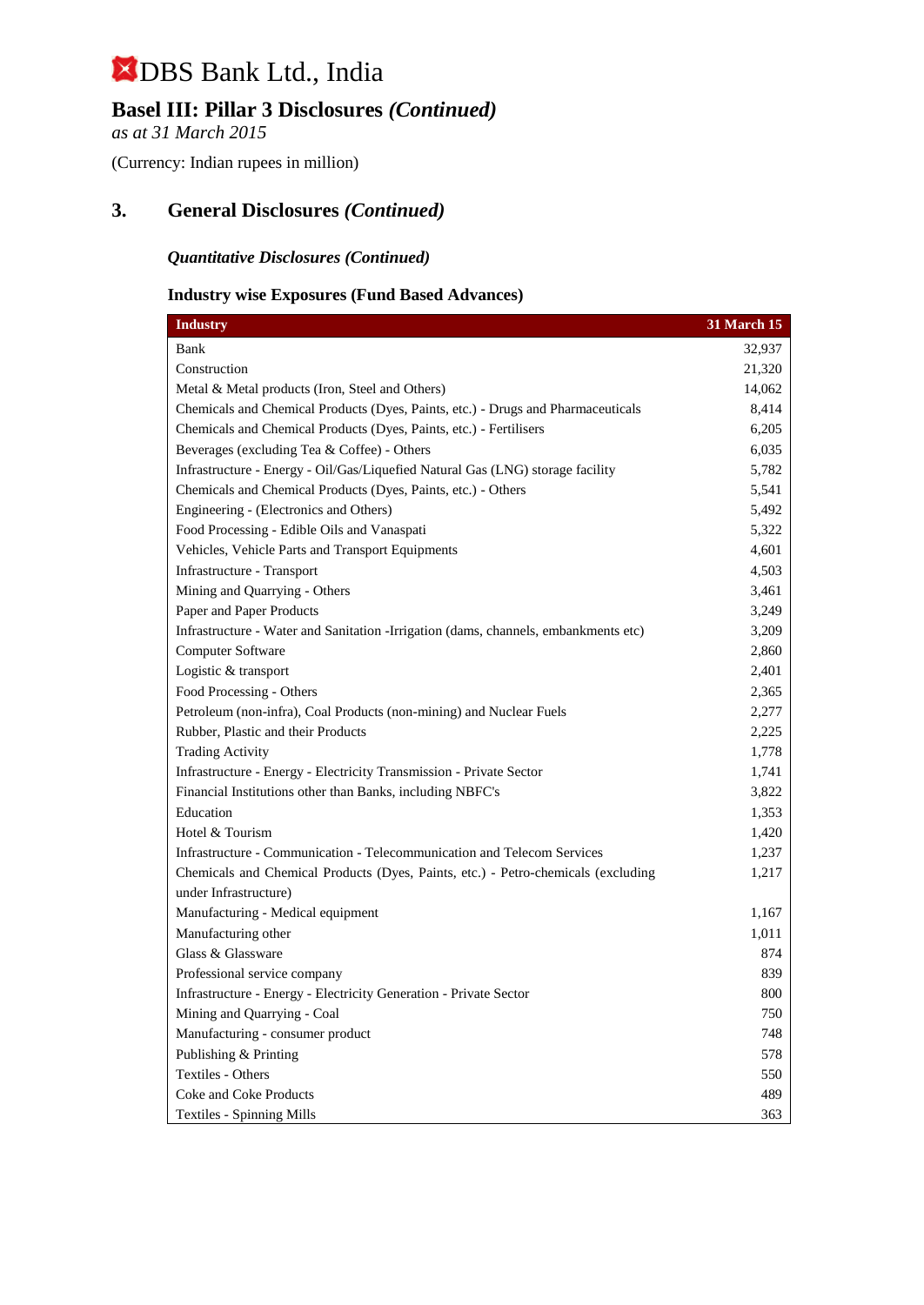## **Basel III: Pillar 3 Disclosures** *(Continued)*

*as at 31 March 2015*

(Currency: Indian rupees in million)

### *Quantitative Disclosures (Continued)*

#### **Industry wise Exposures (Fund Based Advances)** *(Continued)*

| <b>Industry</b>                   | <b>31 March 15</b> |
|-----------------------------------|--------------------|
| Wood and Wood Products            | 262                |
| Textiles - Cotton                 | 247                |
| Automobiles                       | 240                |
| Entertainment                     | 206                |
| <b>Retail Others</b>              | 159                |
| <b>Residuary Other Advances</b>   | 159                |
| Leather and Leather products      | 150                |
| <b>Cement</b> and Cement Products | 99                 |
| Food Processing - Tea             | 75                 |
| Retail                            | 53                 |
| Computer Hardware                 | 51                 |
| Gems and Jewelery                 | 13                 |
| <b>Total Credit Exposure</b>      | 164,712            |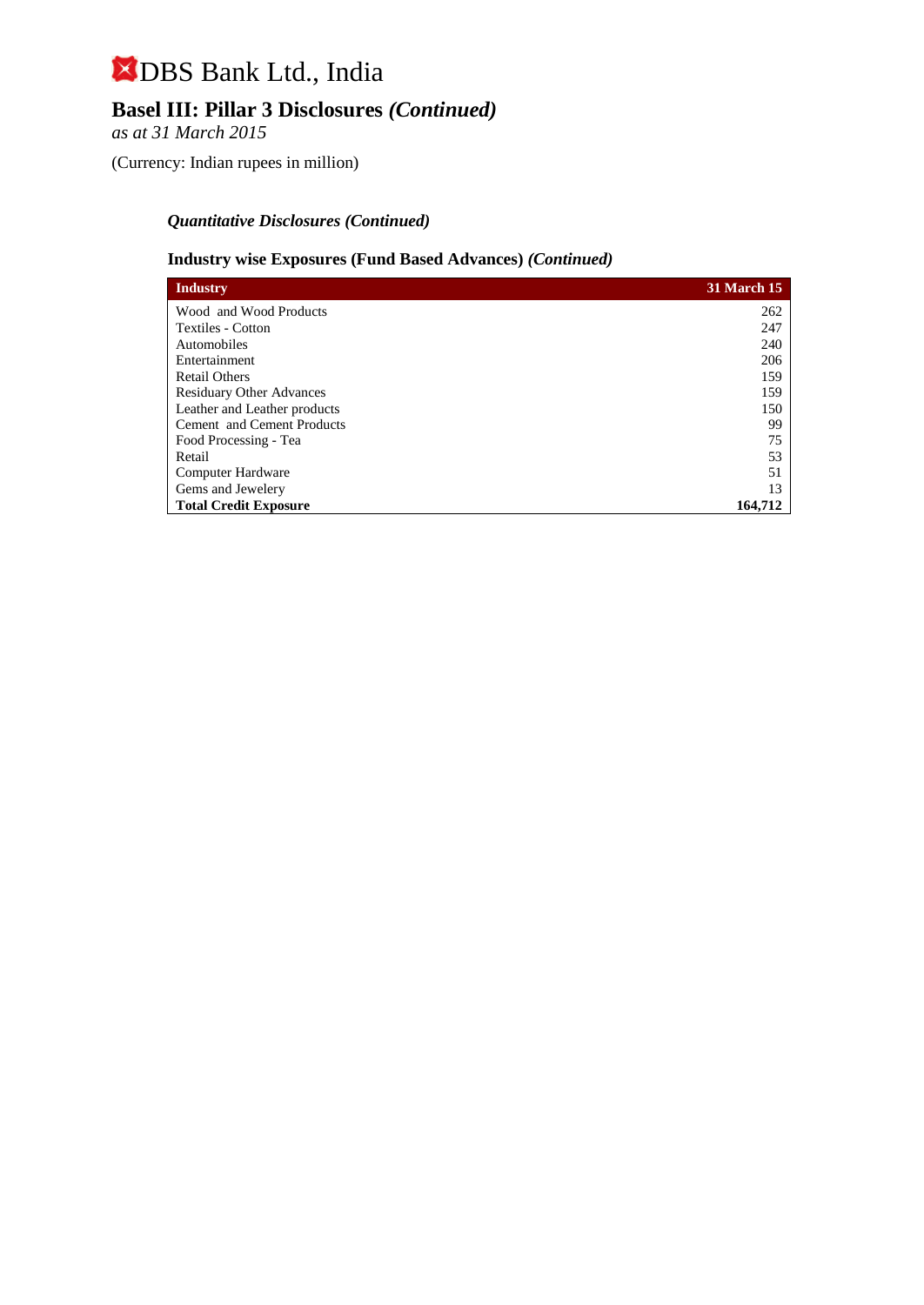## **Basel III: Pillar 3 Disclosures** *(Continued)*

*as at 31 March 2015*

(Currency: Indian rupees in million)

## **3. General Disclosures** *(Continued)*

#### *Quantitative Disclosures (Continued)*

#### **Industry wise Exposures (Non - Fund Based)\***

| <b>Industry</b>                                                                   | <b>31 March 15</b> |
|-----------------------------------------------------------------------------------|--------------------|
| Bank                                                                              | 121,537            |
| <b>Residuary Other Advances</b>                                                   | 9.221              |
| Infrastructure - Energy - Oil/Gas/Liquefied Natural Gas (LNG) storage facility    | 6,394              |
| Metal & Metal products (Iron, Steel and Others)                                   | 6,255              |
| Infrastructure - Energy - Electricity Generation - Private Sector                 | 5,527              |
| <b>Retail Others</b>                                                              | 4,793              |
| Chemicals and Chemical Products (Dyes, Paints, etc.) - Fertilisers                | 4,738              |
| Chemicals and Chemical Products (Dyes, Paints, etc.) - Others                     | 4,219              |
| Petroleum (non-infra), Coal Products (non-mining) and Nuclear Fuels               | 3,395              |
| Vehicles, Vehicle Parts and Transport Equipments                                  | 3.250              |
| <b>Trading Activity</b>                                                           | 2,848              |
| Engineering - (Electronics and Others)                                            | 2,767              |
| Infrastructure - Energy - Gas Pipelines                                           | 2,572              |
| Financial Institutions other than Banks, including NBFC's                         | 1,953              |
| Construction                                                                      | 1,865              |
| Infrastructure - Transport                                                        | 2,329              |
| Cement and Cement Products                                                        | 1,667              |
| Rubber, Plastic and their Products                                                | 1,205              |
| Infrastructure - Communication - Telecommunication and Telecom Services           | 1,180              |
| Computer Software                                                                 | 1,135              |
| Chemicals and Chemical Products (Dyes, Paints, etc.) - Drugs and Pharmaceuticals  | 1,069              |
| Hotel & Toursim                                                                   | 982                |
| Publishing & Printing                                                             | 902                |
| Logistic & transport                                                              | 830                |
| Food Processing - Edible Oils and Vanaspati                                       | 829                |
| Infrastructure - Communication - Telecommunication Towers                         | 784                |
| Paper and Paper Products                                                          | 742                |
| Other Industries                                                                  | 604                |
| Mining and Quarrying - Others                                                     | 568                |
| Chemicals and Chemical Products (Dyes, Paints, etc.) - Petro-chemicals (excluding |                    |
| under Infrastructure)                                                             | 393                |
| Beverages (excluding Tea & Coffee) - Others                                       | 246                |
| Food Processing - Others                                                          | 215                |
| Textiles - Others                                                                 | 155                |
| Computer Hardware                                                                 | 131                |
| Glass & Glassware                                                                 | 112                |
| Food Processing - Coffee                                                          | 76                 |
| Infrastructure - Energy - Electricity Transmission - Private Sector               | 68                 |
| Food Processing - Tea                                                             | 57                 |
| Mining and Quarrying - Coal                                                       | 46                 |
| Entertainment                                                                     | 39                 |
| Manufacturing other                                                               | 34                 |
| <b>Textiles - Spinning Mills</b>                                                  | 30                 |
| Professional service company                                                      | 9                  |
| Wood and Wood Products                                                            | 9                  |
| Tobacco and Tobacco products                                                      | $\mathbf{1}$       |
| <b>Total Credit Exposure</b>                                                      | 197,781            |

\* The amount includes trade exposures after applying credit conversion factor and Credit equivalent of FX/derivative exposures.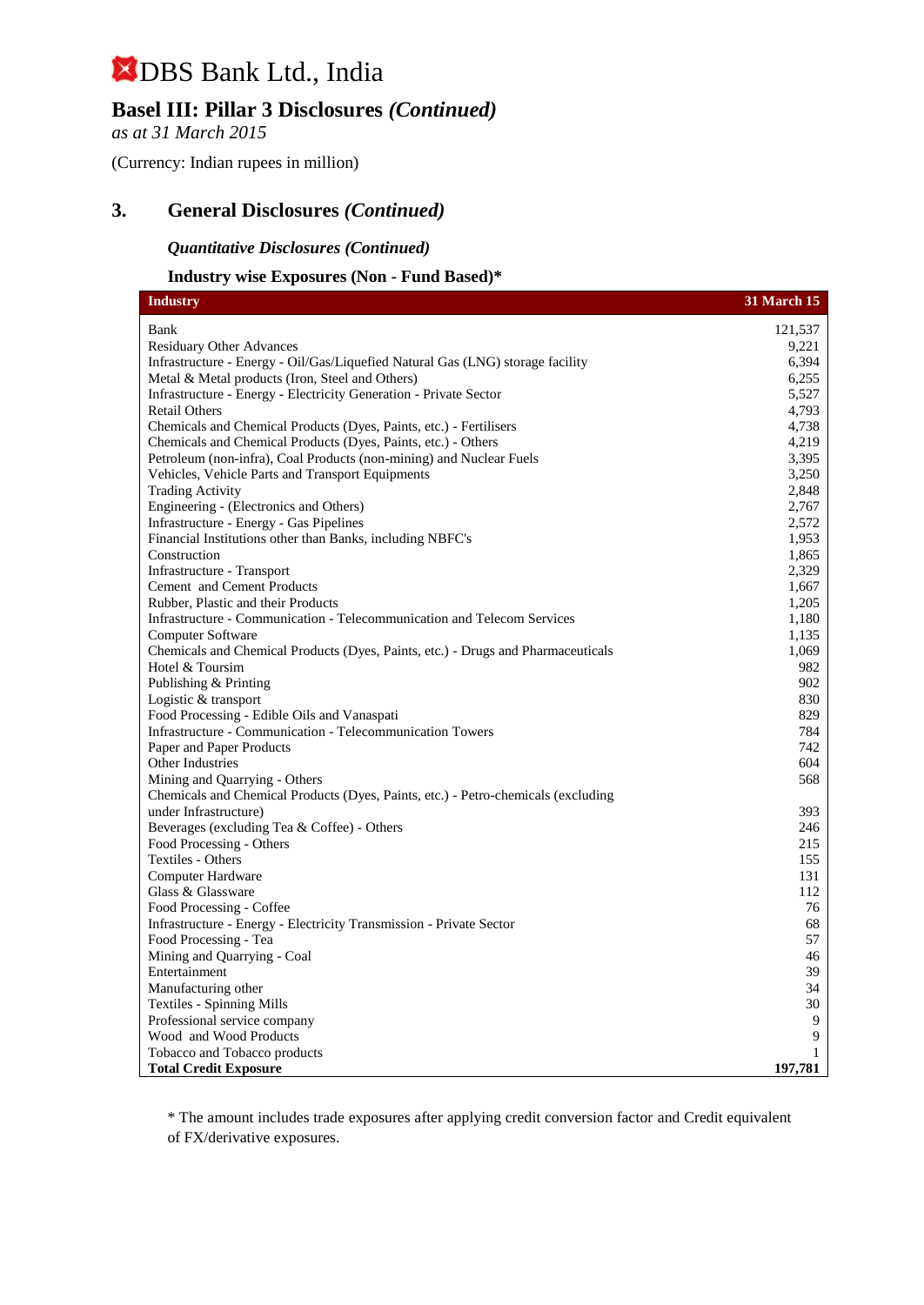## **Basel III: Pillar 3 Disclosures** *(Continued)*

*as at 31 March 2015*

(Currency: Indian rupees in million)

## **3. General Disclosures** *(Continued)*

#### **Maturity of Assets as at 31 March 2015**

| <b>Particulars</b> | Cash                     | <b>Balance with RBI</b> | <b>Balance with Banks</b> | <b>Investments</b> | <b>Loans &amp; Advances</b><br>(net of provisions) | <b>Fixed Assets</b>      | <b>Other Assets</b> |
|--------------------|--------------------------|-------------------------|---------------------------|--------------------|----------------------------------------------------|--------------------------|---------------------|
| 1 day              | 48                       | 188                     | 1,224                     | 85,230             | 15,819                                             | $\overline{\phantom{a}}$ | 1,231               |
| $2-7$ days         | $\overline{\phantom{a}}$ | 837                     | $\overline{\phantom{a}}$  | 4,932              | 1,915                                              | $\overline{\phantom{a}}$ | 59                  |
| $8-14$ Days        | $\overline{\phantom{a}}$ | 352                     | $\overline{\phantom{a}}$  | 2,679              | 5,150                                              | $\overline{\phantom{a}}$ | 51                  |
| 15-28 Days         | $\overline{\phantom{a}}$ | 1,367                   | $\overline{\phantom{0}}$  | 4,214              | 15,043                                             | $\overline{\phantom{a}}$ | 121                 |
| 29 Days-3 Months   | $\overline{\phantom{a}}$ | 1,079                   | $\overline{\phantom{0}}$  | 8,596              | 51,342                                             | $\overline{\phantom{a}}$ | 392                 |
| 3–6 Months         | $\overline{\phantom{0}}$ | 547                     | $\qquad \qquad$           | 2,632              | 30,712                                             | $\overline{\phantom{a}}$ | 242                 |
| 6 Months - 1 Year  | $\overline{\phantom{a}}$ | 379                     | $\overline{\phantom{a}}$  | 8,062              | 7,486                                              | $\overline{\phantom{a}}$ | 246                 |
| 1-3 Years          | $\overline{\phantom{a}}$ | 405                     | $\overline{\phantom{a}}$  | 4,021              | 9,713                                              | $\overline{\phantom{a}}$ | 411                 |
| $3-5$ Years        | $\overline{\phantom{a}}$ | 16                      | $\overline{\phantom{0}}$  | 1,706              | 9,646                                              | $\overline{\phantom{a}}$ | 145                 |
| Over 5Years        | $\overline{\phantom{0}}$ | 2,306                   | $\overline{\phantom{a}}$  | 13,094             | 11,623                                             | 529                      | 53,571              |
| <b>Total</b>       | 48                       | 7,476                   | 1,224                     | 135,166            | 158,449                                            | 529                      | 56,469              |
|                    |                          |                         |                           |                    |                                                    |                          |                     |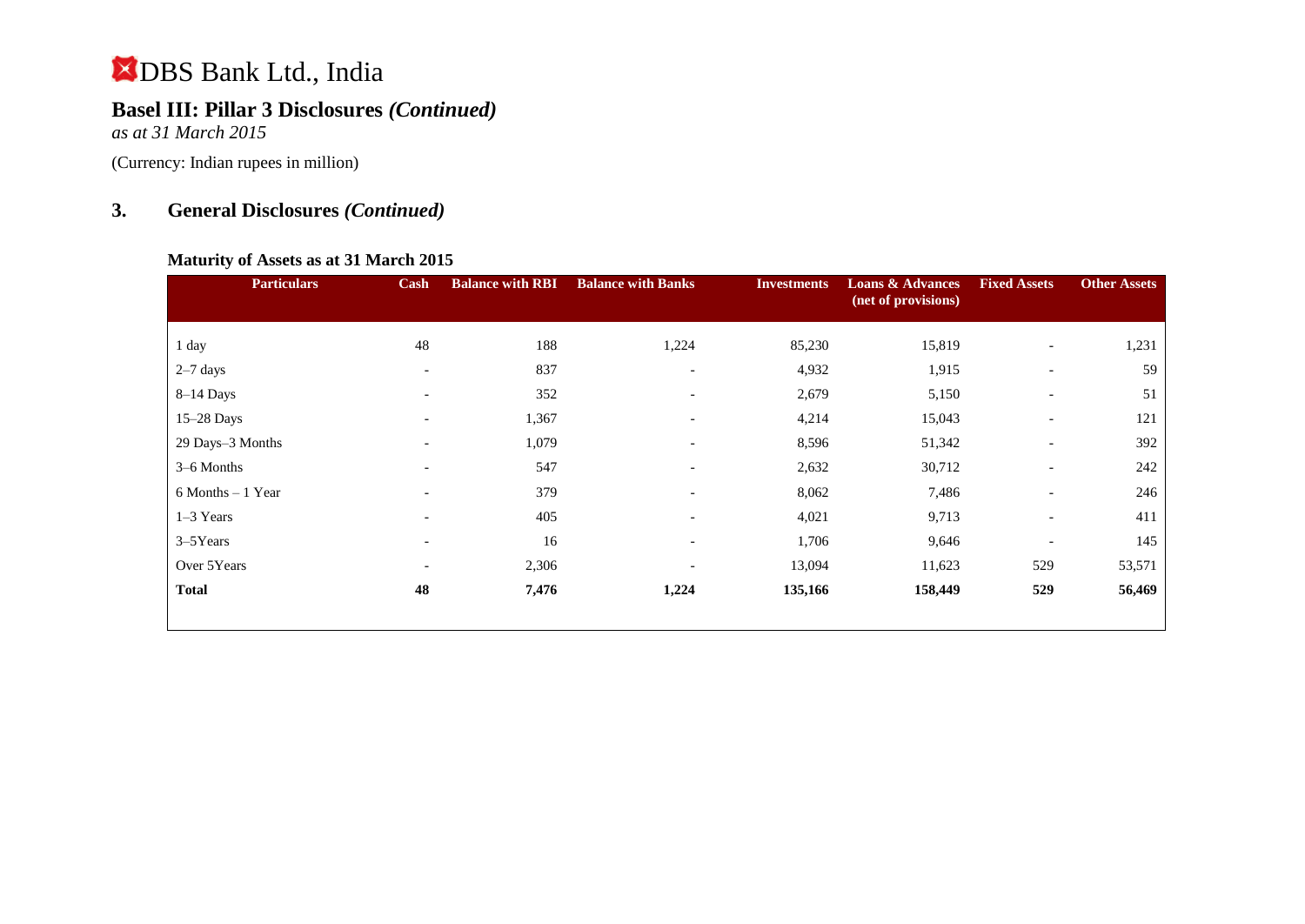## **Basel III: Pillar 3 Disclosures** *(Continued)*

*as at 31 March 2015*

(Currency: Indian rupees in million)

## **3. General Disclosures** *(Continued)*

#### **Classification of NPA's**

| <b>Particulars</b>     | <b>31 March 15</b> |
|------------------------|--------------------|
| Amount of NPAs (Gross) | 12,839             |
| Substandard            | 2,428              |
| Doubtful 1             | 8,915              |
| Doubtful 2             | 1,313              |
| Doubtful 3             |                    |
| Loss                   | 183                |

#### **Movement of NPAs and Provision for NPAs**

|              | <b>Particulars</b>                                             | <b>31 March 15</b> |
|--------------|----------------------------------------------------------------|--------------------|
| $\mathbf{A}$ | Amount of NPAs (Gross)                                         | 12,839             |
| B            | Net NPAs                                                       | 6,576              |
| C            | <b>NPA Ratios</b>                                              |                    |
|              | Gross NPAs to gross advances (%)                               | 7.79%              |
|              | Net NPAs to net advances (%)                                   | 4.15%              |
| D            | Movement of NPAs (Gross)                                       |                    |
|              | Opening balance as of the beginning of the financial year      | 21,156             |
|              | <b>Additions</b>                                               | 2,927              |
|              | Reductions on account of recoveries/write - offs               | 11,244             |
|              | Closing balance                                                | 12,839             |
| E            | Movement of Provision for NPAs                                 |                    |
|              | Opening balance as of the beginning of the financial year      | 5,716              |
|              | Provision made during the year<br>$\qquad \qquad \blacksquare$ | 6,542              |
|              | Write $-$ offs / Write $-$ back of excess provision            | 5,995              |
|              | Closing balance                                                | 6,263              |
|              |                                                                |                    |

#### **Amount of Non-Performing Investments and Provision for NPIs**

|   | <b>Particulars</b>                                       | <b>31 March 15</b> |
|---|----------------------------------------------------------|--------------------|
| A | Amount of Non-Performing Investments (Gross)             | 45                 |
| B | Amount of provisions held for non-performing investments | 16                 |

#### **Movement in Provisions Held towards Depreciation on Investments**

| <b>Particulars</b>                                                   | <b>31 March 15</b> |
|----------------------------------------------------------------------|--------------------|
| <b>Opening Balance</b>                                               | 191                |
| Provisions Made During the Year<br>Add:                              |                    |
| Write off / Write back of Excess provisions during the Year<br>Less: | 169                |
| <b>Closing Balance</b>                                               | 22                 |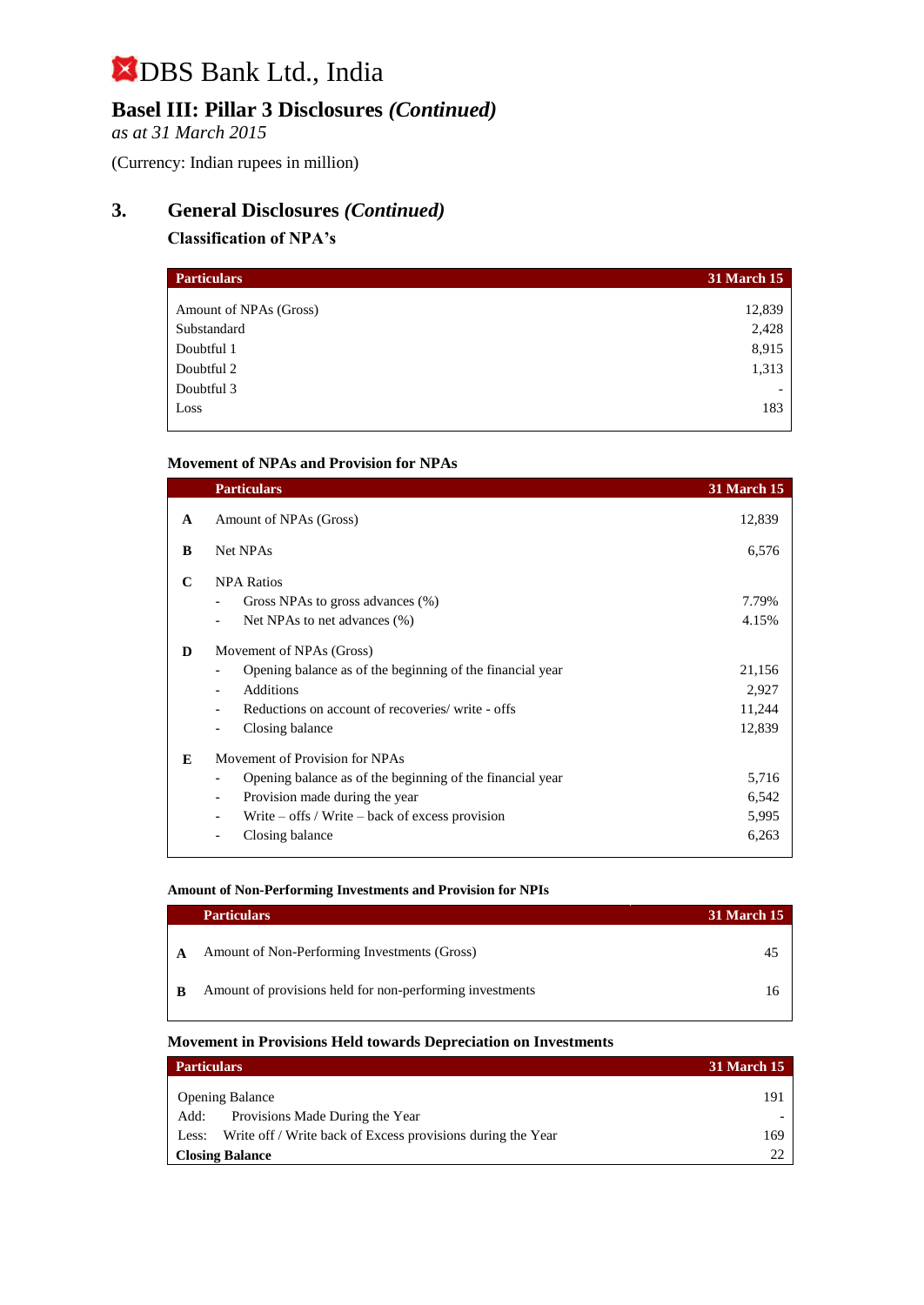## **Basel III: Pillar 3 Disclosures** *(Continued)*

*as at 31 March 2015*

(Currency: Indian rupees in million)

### **4. Disclosures for Credit Risk: Portfolios subject to Standardised approach**

#### *Qualitative Disclosures*

Currently based on our clientele, ratings of the following agencies have been used i.e. CARE, CRISIL, India Ratings and Research Private Ltd., ICRA, Brickwork, SME Rating Agency Pvt Ltd (SMERA), Standards & Poors, Moody's and Fitch for all exposures. The Bank assigns Long term credit ratings accorded by the chosen credit rating agencies for assets which have a contractual maturity of more than one year. However, in accordance with RBI guidelines, the Bank classifies all cash credit exposures as long term exposures and accordingly the long term ratings accorded by the chosen credit rating agencies are assigned. Currently the Bank uses issuer ratings. In accordance with RBI guidelines, for risk-weighting purposes, short-term ratings are deemed to be issue-specific.

#### *Quantitative Disclosures*

Categorization of Advances (outstanding net of provisions) classified on the basis of Risk Weightage is provided below:

| <b>Particulars</b>       | <b>31 March 15</b> |  |  |
|--------------------------|--------------------|--|--|
| $< 100 %$ Risk Weight    | 85.293             |  |  |
| 100 % Risk Weight        | 52,005             |  |  |
| $\geq$ 100 % Risk Weight | 21,151             |  |  |
| Total                    | 158,449            |  |  |

## **5. Disclosures for Credit Risk Mitigation on Standardised approach**

#### *Qualitative Disclosures*

This is detailed in our policy on Credit Risk Mitigation techniques and Collateral Management.

#### *Quantitative Disclosures*

Currently, eligible financial collateral in the form of fixed deposits under lien and guarantees issued by eligible guarantor as specified in RBI guidelines have been used as credit risk mitigants. In the case of fixed deposits under lien, the Bank reduces its credit exposure to counterparty by the value of the fixed deposits.

The details of exposures wherein the bank has used credit risk mitigants (CRM) are as under:

| <b>Product</b>      | <b>Amount of CRM</b> |
|---------------------|----------------------|
| Derivatives         | 3,001                |
| Fund based exposure | 13                   |
| <b>Total</b>        | 3,014                |
|                     |                      |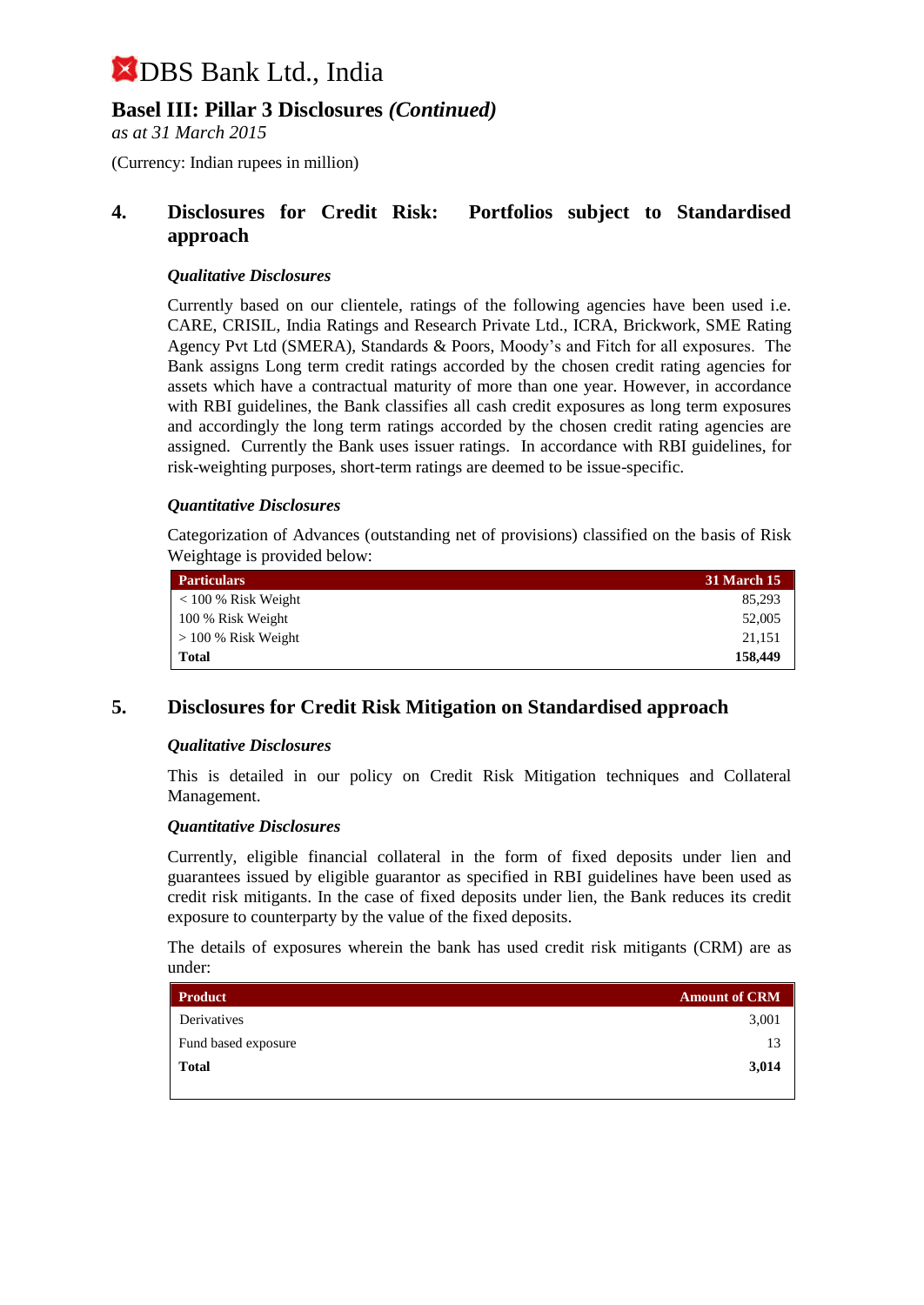## **Basel III: Pillar 3 Disclosures** *(Continued)*

*as at 31 March 2015*

(Currency: Indian rupees in million)

### **6. Disclosure on Securitisation for Standardised approach**

The Bank has not undertaken any securitisation and hence this disclosure is not applicable.

### **7. Disclosure on Market Risk in Trading book**

#### *Qualitative disclosures*

Market Risk arises from changes in value from changes in interest rates yields, foreign exchange rates, equity prices, commodity prices, credit spreads and the impact of changes in the correlations and volatilities of these risk factors. The Banks market risk appetite is determined by the Group Board of Directors, with detailed limit frameworks recommended by the appropriate risk committees. The Group Market & Liquidity Risk Committee, which reports into the Group Risk Executive Committee, oversees the market risk management infrastructure, sets market risk control limits and provides enterprise-wide oversight of all market risks and their management.

The Group's market risk framework identifies the types of the market risk to be covered, the risk metrics and methodologies to be used to capture such risk and the standards governing the management of market risk within the Group including the limit setting and independent model validation, monitoring and valuation.

The principal market risk appetite measure is Expected Shortfall. The Expected Shortfall is supplemented by risk control measures, such as sensitivities to risk factors, including their volatilities, as well as P&L loss triggers (Management Action Triggers) for management action.

Expected Shortfall estimates the potential loss on the current portfolio assuming a specified time horizon and level of confidence. The Expected Shortfall methodology uses a historical simulation approach to forecast the Group's market risk. The methodology is also used to compute average tail loss metrics. Expected Shortfall risk factor scenarios are aligned to parameters and market data used for valuation. The Expected Shortfall is calculated for T&M trading, T&M banking and Central Operations book (T&M banking and Central Operations book constitute banking Expected Shortfall).

On a daily basis, the Bank computes trading Expected Shortfall for each business unit and location, and at the Group level. Banking Expected Shortfall is computed on a weekly basis for each business unit and location. The trading Expected Shortfall forecasts are back-tested against the profit and loss of the trading book to monitor its predictive power.

To complement the Expected Shortfall framework, regular stress testing is carried out to monitor the Banks vulnerability to shocks. Also, monthly and annual P/L stop loss limits is monitored on a daily basis for the Trading book.

The risk control measures such as Interest rate PV01 (IRPV01) and FX delta measures the interest rate and FX rate risk to the current portfolio. The IR PV01 measures the change in the Net present value (NPV) due to an increase of 1 basis point in interest rates .The FX delta measures the change in NPV due to an increase of 1 unit in FX rates. The currency wise IRPV01 and FX Delta is calculated daily for T&M trading, T&M banking and Central Operations book.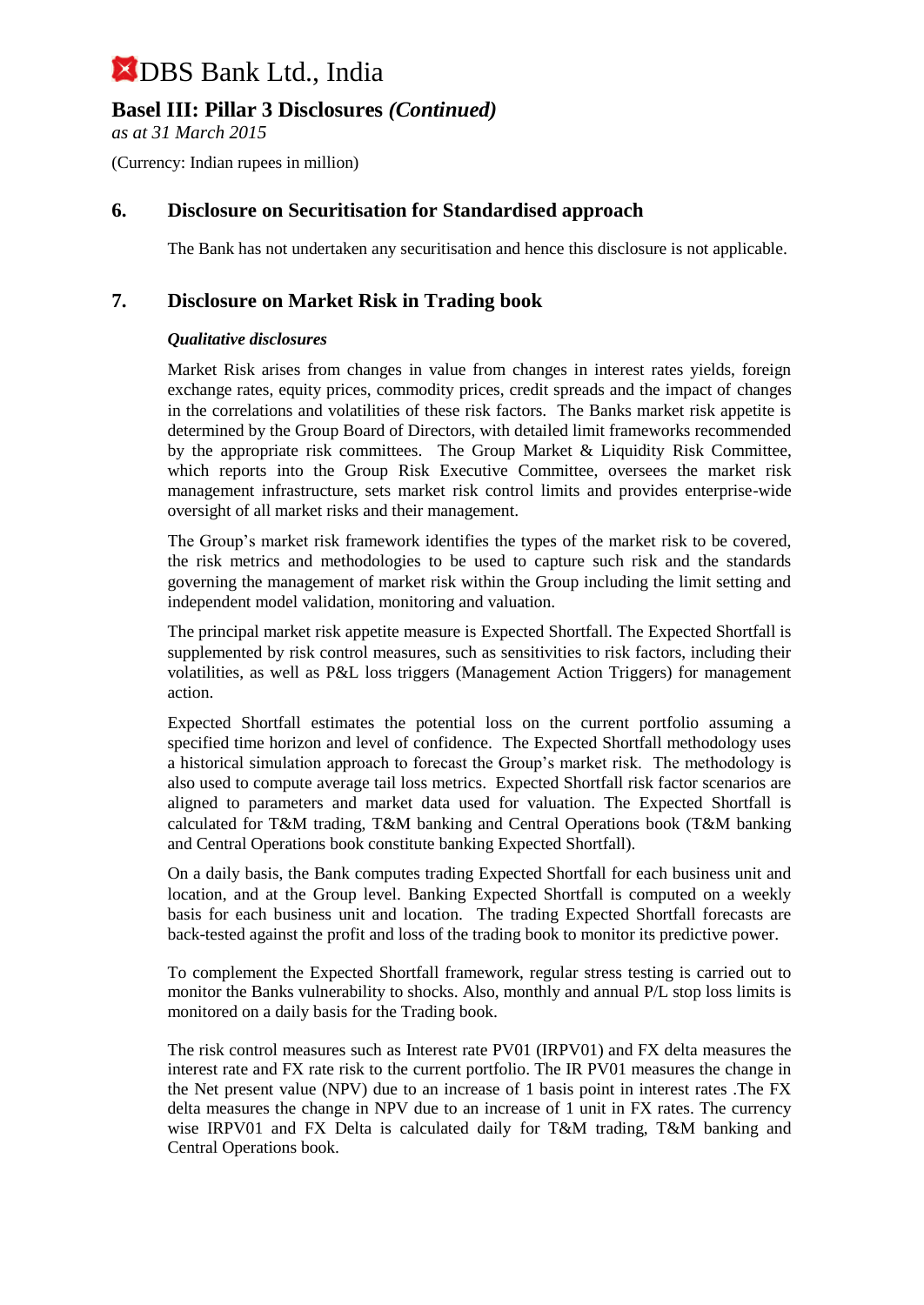## **Basel III: Pillar 3 Disclosures** *(Continued)*

*as at 31 March 2015*

(Currency: Indian rupees in million)

## **7. Disclosure on Market Risk in Trading book** *(Continued)*

The other risk control measures such as Credit spread PV01 (CSPV01) and Jump to default (JTD) measures the change in the NPV due to an increase of 1 basis point in credit spreads and the expected loss due to immediate default respectively. The CSPV01 and JTD are calculated daily for T&M trading book.

#### *Quantitative Disclosures*

#### **Capital Requirement for Market Risk**

| <b>Particulars</b>                     | <b>31 March 15</b> |
|----------------------------------------|--------------------|
| Interest rate risk                     | 3,735              |
| Foreign exchange risk (including gold) | 360                |
| Equity position risk                   | <sub>n</sub>       |

#### **8. Operational Risk**

#### *Qualitative Disclosures*

#### **Strategy and Process**

The Group Operational Risk Management (ORM) framework: – Defines operational risk and the scope of its application;

– Establishes the dimensions of operational risk;

– Provides a consistent Group wide framework for managing operational risk in a structured, systematic and consistent manner across DBS.

Operational Risk is defined as "the risk of loss resulting from inadequate or failed internal processes, people, or systems, or from external events, including legal risk, but does not include strategic or reputational risk".

DBS adopts a zero tolerance mindset towards major operational risk that can endanger the franchise.

The Group ORM Framework developed by the Head Office in Singapore has been adopted by the branches in India. The framework comprises risk governance, risk policies, risk mitigation programmes, control self-assessments, risk event management and reporting, and key risk indicators.

The ORM framework includes inter-alia:

- a) ORM Governance Structure (Board, Senior Management, Location / Business level)
- b) ORM Governance Principles
- c) Accountability & Responsibility
- d) Operational Risk policies comprising: - Group ORM Framework (Level 1)

- Core Operational Risk Standards (CORS) and Corporate Operational Risk Policies (Level 2); and

- Location / Unit-specific Operational Risk Policies & Standards (Level 3)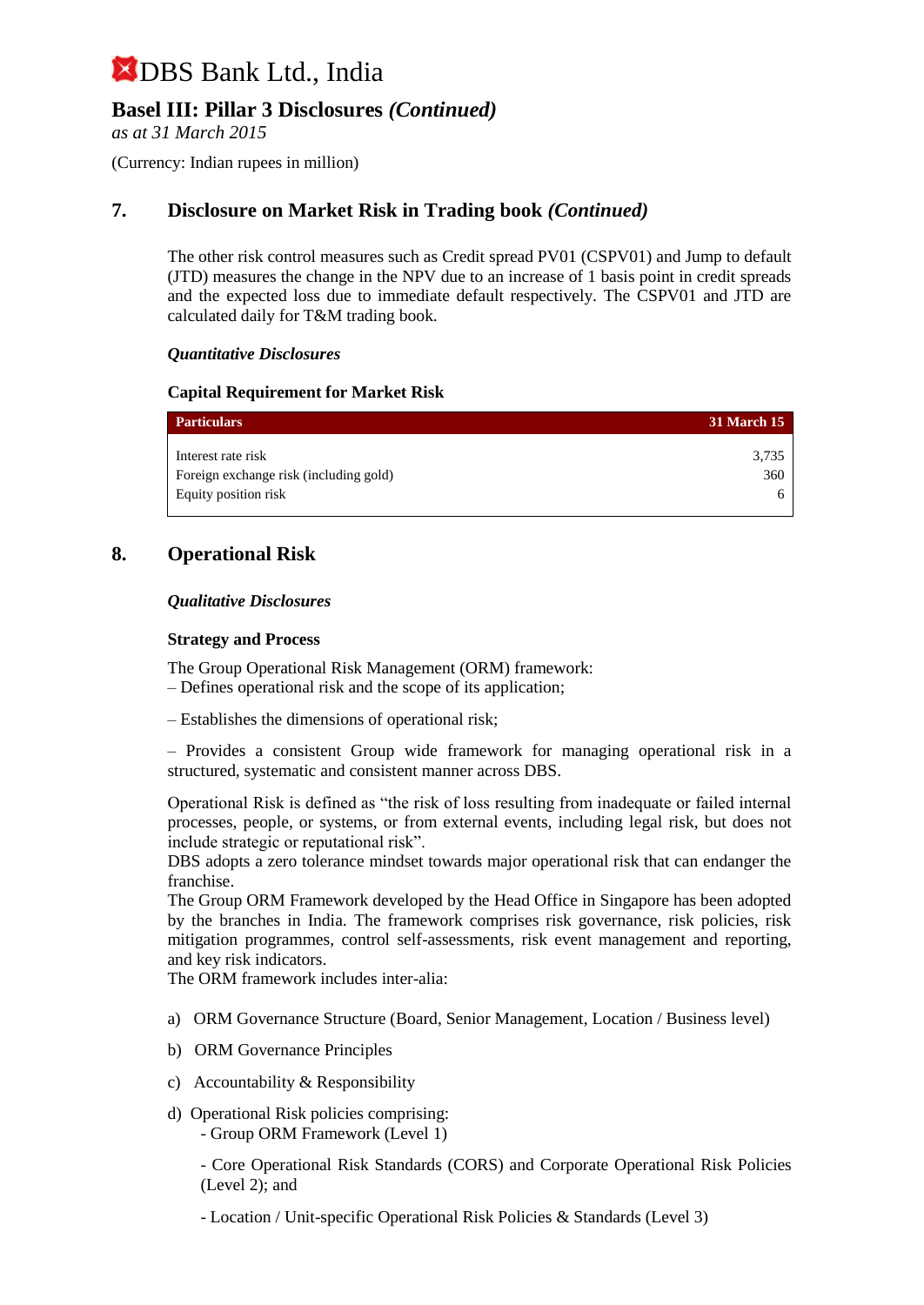## **Basel III: Pillar 3 Disclosures** *(Continued)*

*as at 31 March 2015*

(Currency: Indian rupees in million)

### **8. Operational Risk** *(Continued)*

- e) Risk Mitigation Programmes comprising:
	- Internal controls
	- Global Insurance Programme; and
	- Business Continuity Management
- f) Risk Tools and Mechanisms comprising:
	- Risk & Control Self Assessment (RCSA) \*
	- Operational Risk Event Management & Reporting (OREM&R)
	- Key Risk Indicators (KRI)
	- Issue Management & Action Tracking
	- Risk Analysis, Reporting and Profiling
- g) Risk Quantification & Disclosure
	- Loss Provisioning / Capital Allocation

\* RCSA implementation on phased approach and will fully replace CSA upon completion of roll out.

#### **Structure and Organisation**

The Bank also has in place an India Operational Risk Committee (IORC) which meets on a monthly basis to discuss operational risk issues. This committee is managed by the Head - Operational Risk and reports to the IMC. This ensures appropriate management oversight of operational risks facing the Bank.

The IORC comprises the CEO and the heads (delegates) of the Institutional Banking Group, Consumer Banking Group, Global Transaction Services, Treasury & Markets, Technology & Operations, Risk Management Group, Finance, Legal & Compliance, Internal Audit and Operational Risk.

As part of the Bank's ORM structure, an independent Operational Risk function is in place led by the local Head of Operational Risk, who reports to the Senior Risk Executive, India and functionally to the Group Head of Operational Risk at the Head Office in Singapore.

Coverage includes identifying, assessing, controlling / mitigating risk, monitoring and reporting risk and also ensuring compliance with DBS Group standards and regulatory requirements relating to Operational Risk.

In addition to the independent Operational Risk resources, Unit Operational Risk Managers (UORM) are appointed within key Business Units (BU) and Support Units (SU) to support operationalisation of the risk management policy & process and to ensure maintenance of adequate controls on an ongoing basis. Regular training / orientations are conducted to keep UORM updated with key developments.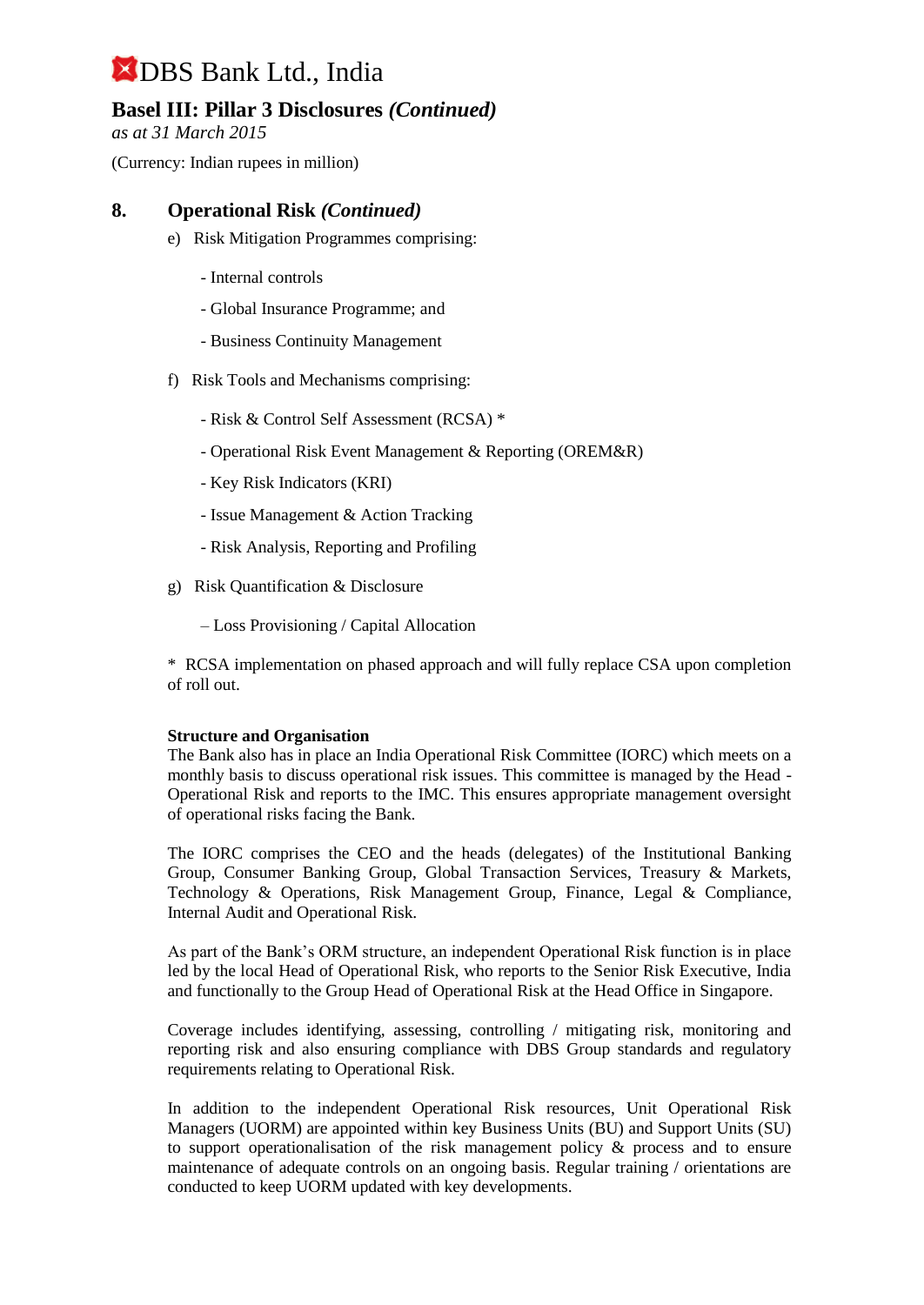**Basel III: Pillar 3 Disclosures** *(Continued)*

*as at 31 March 2015*

(Currency: Indian rupees in million)

### **8. Operational Risk** *(Continued)*

#### **Risk Mitigation Programs**

#### *Internal Controls*

The day-to-day management of Operational Risk within the Bank is through maintenance of a comprehensive system of internal controls. An effective internal control system is a combination of a strong control environment and appropriate internal control procedures. These internal controls comprise preventive, detective, escalation and corrective controls.

#### *Global Insurance Programme (GIP)*

The key objective of the GIP is to reduce financial loss of risk events via transfer of loss to external funding sources (insurers).

The GIP provides cover for low-frequency high-impact loss incidents. In line with DBS ORM philosophy, high frequency low impact operational losses are managed through establishment of strong internal controls.

*Business Continuity Management (BCM)* is a key Operational Risk programme of DBS to minimize the impact of a business disruption, irrespective of cause, and to provide an acceptable level of business until normal business operations are resumed.

BU/SUs are to comply with the BCM Policies and Standards established by Group Business Continuity Management (GBCM).

BCM includes the following:

- Establishment of ownership, roles and responsibilities
- Risk analysis
- Business impact analysis
- Recovery strategies
- Familiarisation of emergency response and crisis management plans
- Regular review and maintenance
- Regular, complete and meaningful testing

#### **Risk Reporting and Measurement**

Operational Risk related MIS is reported through the central ORM system (ROR - Reveleus Operational Risk), as follows:

– Incident Management (IM) Module - for reporting of Risk Events

– Issue and Action Management (IAM) Module - for tracking of Issues and Actions emanating from Risk Events, Audit Issues, Regulatory Issues and other risk related issues

– Key Indicator (KI) Module - for reporting of Key Risk Indicators (KRI)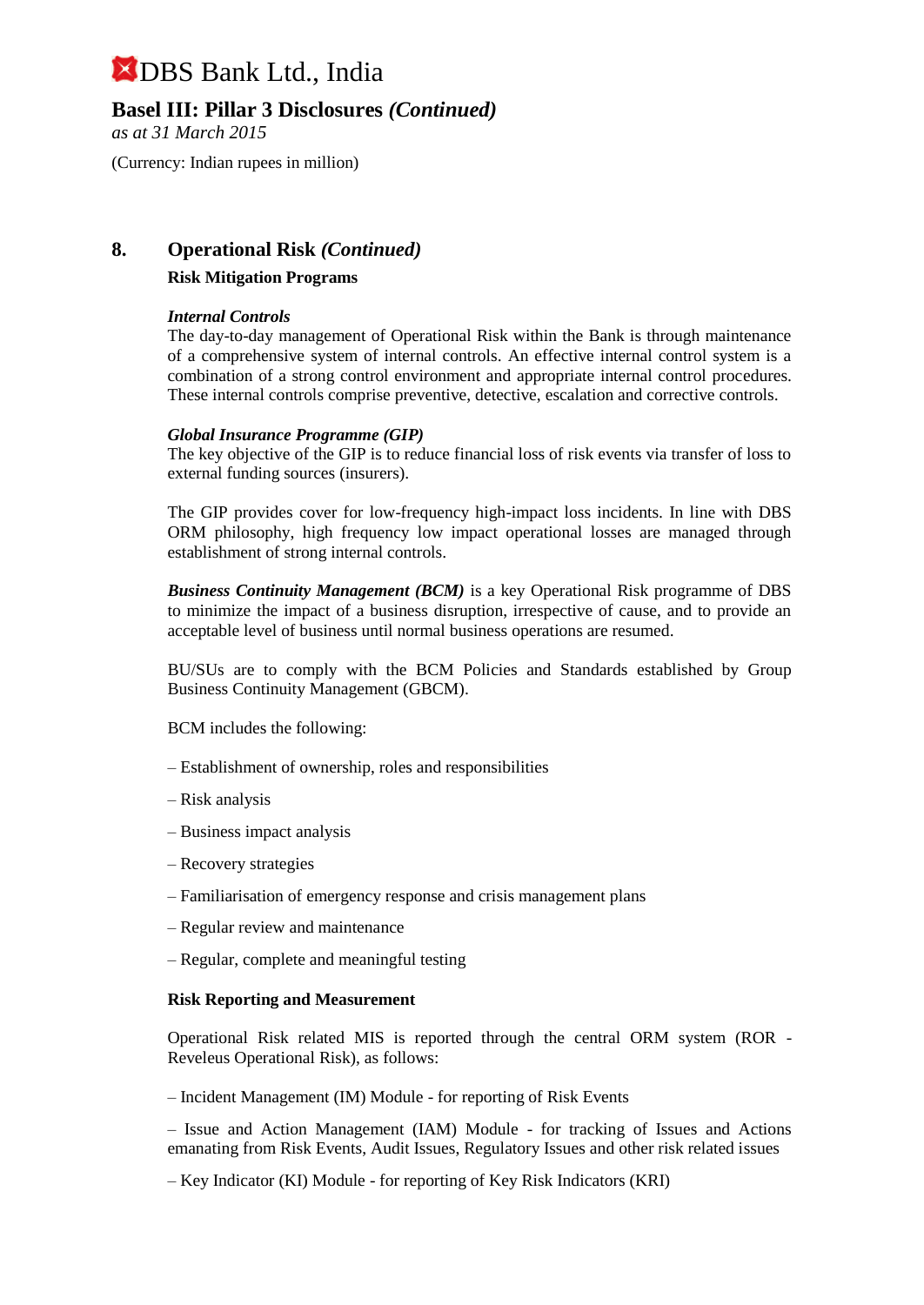## **Basel III: Pillar 3 Disclosures** *(Continued)*

*as at 31 March 2015*

(Currency: Indian rupees in million)

## **8. Operational Risk** *(Continued)*

– Control Self Assessment (CSA) Module - to facilitate the half-yearly Control Self Assessment process.

RCSA implementation is on phased approach and will fully replace CSA upon completion of roll out.

The Operational Risk Profile including MIS relating to the above is placed at the monthly meetings of the India Operational Risk Committee (IORC).

#### **Approach for operational risk capital assessment**

The Bank currently adopts the Basic Indicator Approach to calculate capital for operational risk.

#### **9. Interest rate risk in the banking book (IRRBB)**

#### *Qualitative Disclosures*

The Asset and Liability Committee ("ALCO") oversees the structural interest rate risk and funding liquidity risk in the Bank. The ALCO ensures that the exposures are within prudent levels. Structural interest rate risk arises from mismatches in the interest rate profile of customer loans and deposits. This interest rate risk has several aspects: basis risk arising from different interest rate benchmarks, interest rate re-pricing risk, yield curve risks and embedded optionality. To monitor the structural interest rate risk, the tools used by DBS include re-pricing gap reports based on traditional as well as duration gap approach, sensitivity analysis and income simulations under various scenarios.

#### *Quantitative Disclosures*

The Bank uses the Duration Gap approach to measure the impact of Market Value of Equity (MVE) for upward and downward rate shocks. This measures the potential change in MVE of the Bank for a 200 bps change in interest rates. The change in MVE due to a 200 change in interest rates are:-

| Change in MVE due to a 200 bps change in interest rates | <b>INR Million</b> |
|---------------------------------------------------------|--------------------|
| 31 March 2015                                           | (4,613.15)         |
|                                                         |                    |

The impact on Earnings is computed as per the definition laid down in the ALM Policy of the Bank. Per the policy, Earnings-at-Risk (EaR) measures the interest rate risk from the earnings perspective. It is computed as an impact (over a 1-year horizon) of a 1% parallel shift in the yield curve on the Bank's earning. This is computed using the net IRS gaps for each bucket up to 1 year and the mark-to-market impact of 1% rise in interest rates on the AFS and HFT portfolio is to this. The aggregate of these approximates the net revenue impact of a 1% parallel shift (increase in interest rates) in the yield curve over a 1 year horizon and acts as a useful tool in the hands of the ALCO to monitor and assess the impact of Interest rate risk exposure of the Bank on its revenue.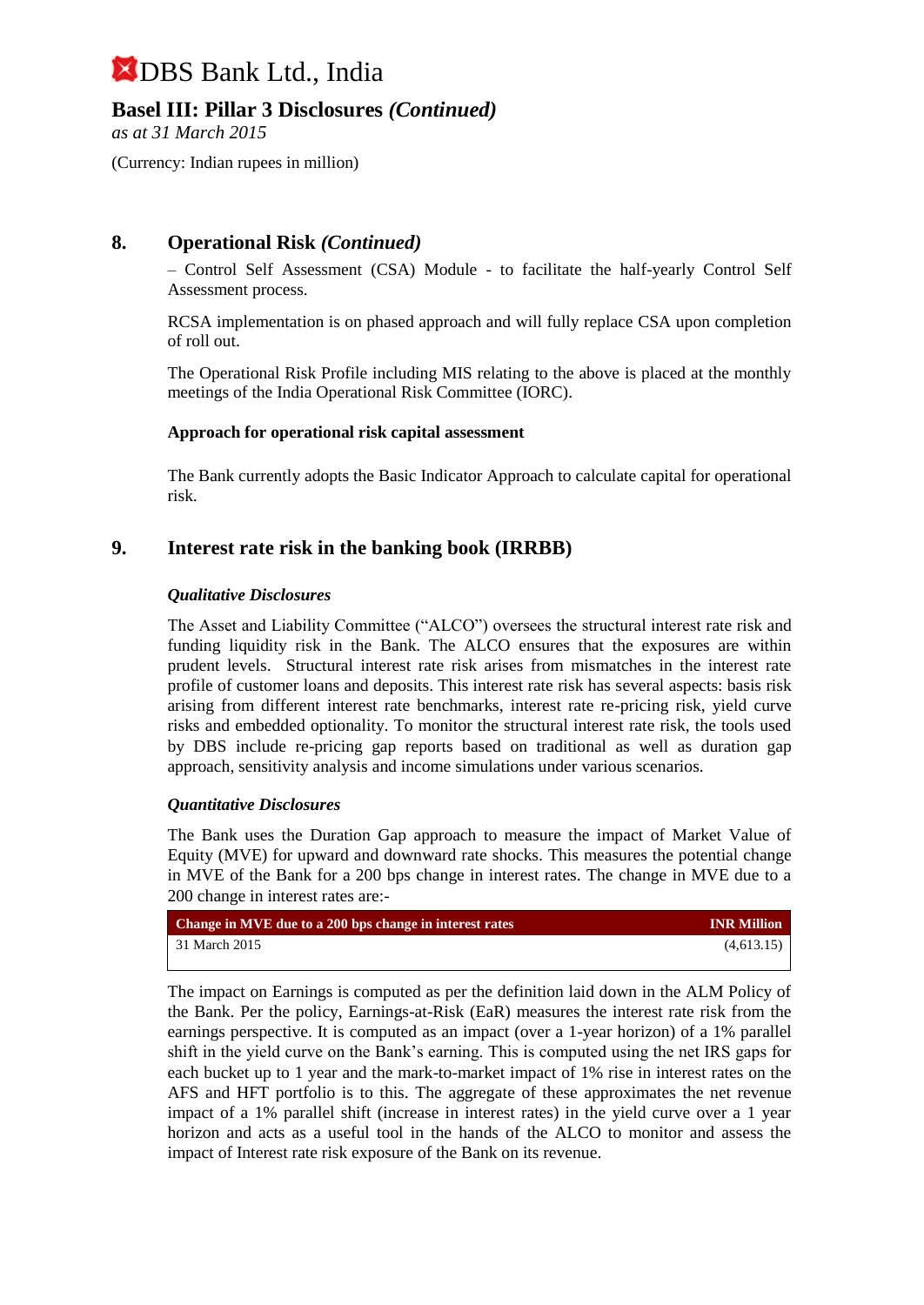## **Basel III: Pillar 3 Disclosures** *(Continued)*

*as at 31 March 2015*

(Currency: Indian rupees in million)

## **9. Interest rate risk in the banking book (IRRBB)** *(Continued)*

#### *Quantitative Disclosures (Continued)*

EaR is computed at a Bank-wide level. It is not computed individually for the trading and banking books. Hence the impact on Earnings for the Banking book alone cannot be assessed. The EaR (trading and banking) is:

| <b>EaR</b> on the INR book (trading and banking) | <b>INR Million</b> |
|--------------------------------------------------|--------------------|
| $31st$ March 2015                                | (2,722.91)         |

#### **10. General Disclosure for Exposures Related to Counterparty Credit Risk**

#### *Qualitative Disclosures*

#### *USE OF ECONOMIC CAPITAL (EC) FOR CONCENTRATION RISK MANAGEMENT*

While the Group firmly complies with regulatory capital requirements at all times, we recognize the need to have more robust methodologies to measure capital usage. Effective concentration management requires a robust metric that can accurately capture the portfolio risk characteristics including granular portfolio segment profile, risk concentrations and correlation of risks in the portfolio. The metric has to be sensitive to changes made to adjust the portfolio shape and direction of growth.

We have therefore adopted the EC metric as our primary concentration risk management tool and have integrated it into our risk processes. EC is deployed as a core component in our ICAAP and it also serves as a key metric in cascading Risk Appetite and limits setting.

#### *CREDIT RISK MITIGANTS*

#### *Collateral*

Where possible, the Group takes collateral as a secondary recourse to the borrower. Collateral includes cash, marketable securities, properties, trade receivables, inventory and equipment and other physical and financial collateral. The Group may also take fixed and floating charges on the assets of borrowers. It has put in place policies to determine the eligibility of collateral for credit risk mitigation, which include requiring specific collaterals to meet minimum operational requirements in order to be considered as effective risk mitigants.

When a collateral arrangement is in place for financial market counterparties covered under market standard documentation (such as Master Repurchase Agreements and International Swaps and Derivatives Association (ISDA) agreements), collateral received is marked to market on a frequency mutually agreed with the counterparties.

The Group is required to post additional collateral in the event of a rating downgrade. As at 31 December 2014, for a one notch downgrade of its Standard & Poor's Ratings Services and Moody's Investors Services ratings, the Group would have to post additional collateral amounting to SGD 106 million and SGD 35 million respectively.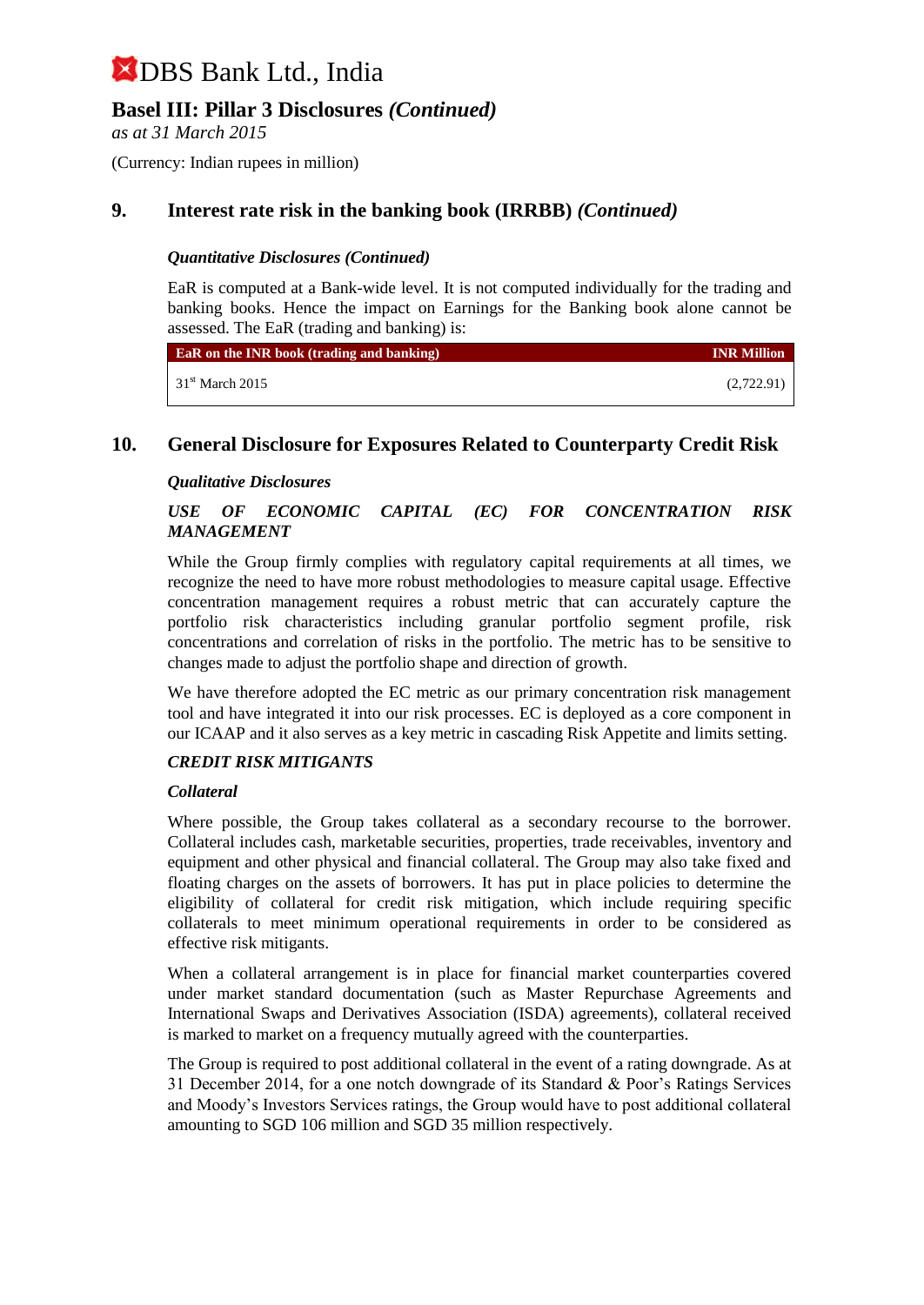**Basel III: Pillar 3 Disclosures** *(Continued)*

*as at 31 March 2015*

(Currency: Indian rupees in million)

# **10 General Disclosure for Exposures Related to Counterparty Credit Risk**

### *(Continued)*

#### *Other Risk Mitigants*

The Group manages its credit exposure from derivatives, repo and other repo-style transactions by entering into netting and collateral arrangements with counterparties where it is appropriate and feasible to do so. The credit risk associated with outstanding contracts with positive mark to market is reduced by master netting arrangements to the extent that if an event of default occurs, all amounts with a single counterparty in a netting-eligible jurisdiction are settled on a net basis.

The Group may also enter into agreements which govern the posting of collateral with derivative counterparties for credit risk mitigation (e.g. Credit Support Annexes under ISDA master agreements). These are governed by internal guidelines with respect to the eligibility of collateral types and the frequency of collateral calls.

In addition, the Group also uses guarantees as credit risk mitigants. While the Group may accept guarantees from any counterparty, it sets internal thresholds for considering guarantors to be eligible for credit risk mitigation.

#### *COUNTER PARTY RISK MANAGEMENT*

Counterparty risk that may arise from traded products and securities is measured on a loan equivalent basis and included under the Group's overall credit limits to counterparties. Issuer Default Risk that may arise from traded products and securities are generally measured based on jump-to-default computations.

The Group actively monitors and manages its exposure to counterparties in over-thecounter (OTC) derivative trades to protect its balance sheet in the event of counterparty default. Counterparty risk exposures which may be materially and adversely affected by market risk events are identified, reviewed and acted upon by management and highlighted to the appropriate risk committees. In addition, the Group's risk measurement methodology takes into account the higher risks associated with transactions that exhibit a strong relationship between the creditworthiness of a counterparty and the expected future replacement value of a relevant transaction (so called wrong-way risk) as identified during the trade booking process. The current exposure method is used for calculating the Group's net credit exposure and regulatory capital for counterparty exposures, using the mark-tomarket exposures with an appropriate add-on factor for potential future exposures.

| <b>Particulars</b>          | <b>Notionals</b> | <b>Credit Exposures</b> |
|-----------------------------|------------------|-------------------------|
| - Currency Derivatives      | 3.469.146        | 1,35,134                |
| - Interest Rate Derivatives | 1.816.046        | 19.601                  |
| - Repo style transactions   | ΝA               | 27,821                  |

#### *Quantitative Disclosures*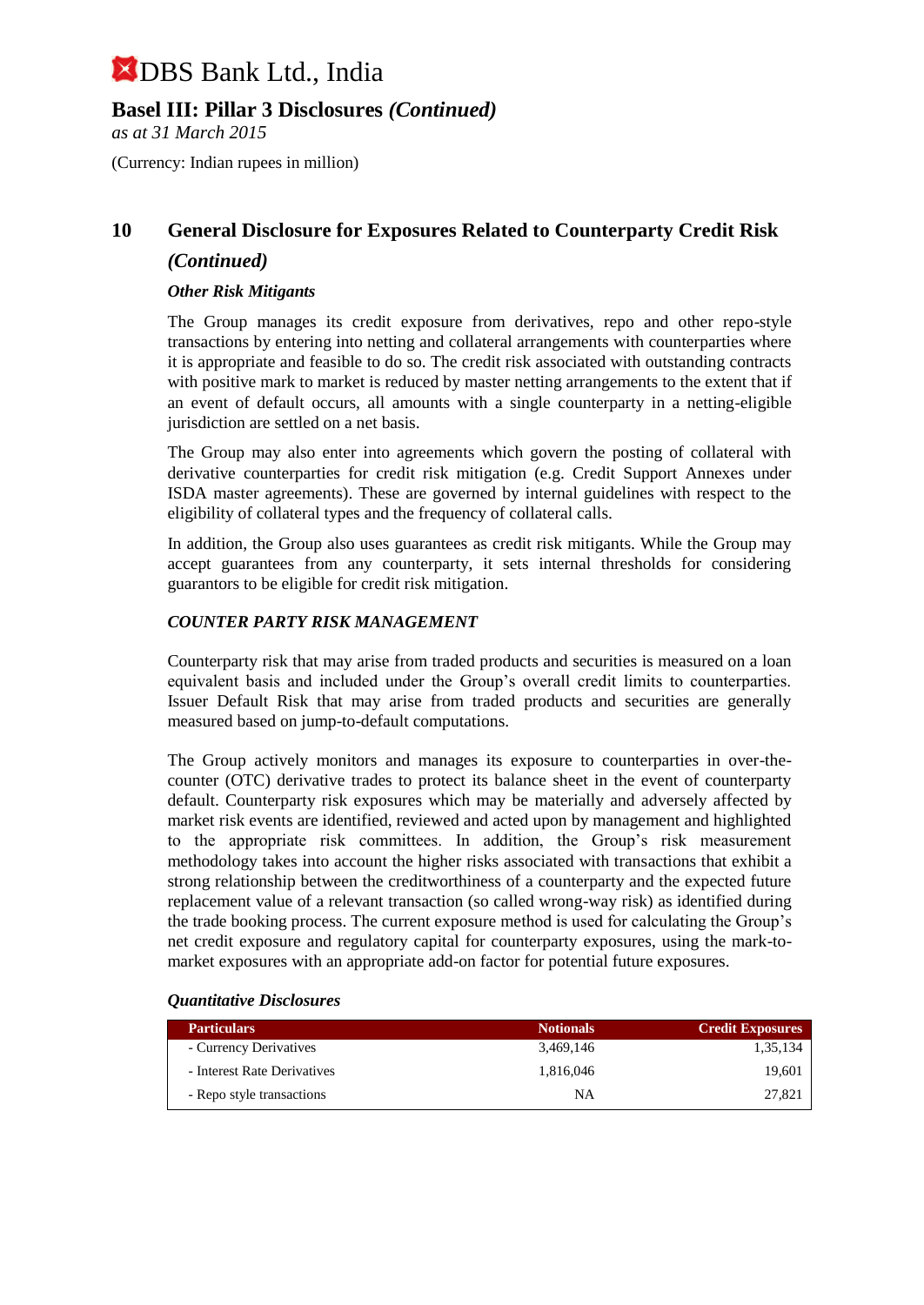## **Basel III: Pillar 3 Disclosures** *(Continued)*

*as at 31 March 2015*

(Currency: Indian rupees in million)

## **11. Composition of Capital**

|    |                                                                                                                                                                                                                                                                              |           |                                                                                  | (Rs. in million) |
|----|------------------------------------------------------------------------------------------------------------------------------------------------------------------------------------------------------------------------------------------------------------------------------|-----------|----------------------------------------------------------------------------------|------------------|
|    | Basel III common disclosure template to be used during the transition of regulatory adjustments (i.e.<br>from April 1, 2013 to December 31, 2017)                                                                                                                            |           | <b>Amounts</b><br><b>Subject to</b><br><b>Pre-Basel</b><br>Ш<br><b>Treatment</b> | Ref No           |
|    | <b>Common Equity Tier 1 capital : instruments and reserves</b>                                                                                                                                                                                                               |           |                                                                                  |                  |
| 1  | Directly issued qualifying common share capital plus related stock surplus (share<br>premium)                                                                                                                                                                                | 25,438.86 |                                                                                  | A                |
| 2  | Retained earnings                                                                                                                                                                                                                                                            | 11,723.15 |                                                                                  | $B+C+E+G$        |
| 3  | Accumulated other comprehensive income (and other reserves)                                                                                                                                                                                                                  |           |                                                                                  | C                |
| 4  | Directly issued capital subject to phase out from CET1 (only applicable to non-<br>joint stock companies)                                                                                                                                                                    |           |                                                                                  |                  |
|    | Public sector capital injections grandfathered until January 1, 2018                                                                                                                                                                                                         |           |                                                                                  |                  |
| 5  | Common share capital issued by subsidiaries and held by third parties (amount<br>allowed in group CET1)                                                                                                                                                                      |           |                                                                                  |                  |
| 6  | Common Equity Tier 1 capital before regulatory adjustments                                                                                                                                                                                                                   | 37,162.01 |                                                                                  |                  |
|    | <b>Common Equity Tier 1 capital : regulatory adjustments</b>                                                                                                                                                                                                                 |           |                                                                                  |                  |
| 7  | Prudential valuation adjustments                                                                                                                                                                                                                                             |           |                                                                                  |                  |
| 8  | Goodwill (net of related tax liability)                                                                                                                                                                                                                                      | 1,461.86  |                                                                                  |                  |
| 9  | Intangibles other than mortgage-servicing rights (net of related tax liability)                                                                                                                                                                                              |           |                                                                                  |                  |
| 10 | Deferred tax assets                                                                                                                                                                                                                                                          | 5,186.28  |                                                                                  | F                |
| 11 | Cash-flow hedge reserve                                                                                                                                                                                                                                                      |           |                                                                                  |                  |
| 12 | Shortfall of provisions to expected losses                                                                                                                                                                                                                                   |           |                                                                                  |                  |
| 13 | Securitisation gain on sale                                                                                                                                                                                                                                                  |           |                                                                                  |                  |
| 14 | Gains and losses due to changes in own credit risk on fair valued liabilities                                                                                                                                                                                                |           |                                                                                  |                  |
| 15 | Defined-benefit pension fund net assets                                                                                                                                                                                                                                      |           |                                                                                  |                  |
| 16 | Investments in own shares (if not already netted off paid-up capital on reported<br>balance sheet)                                                                                                                                                                           |           |                                                                                  |                  |
| 17 | Reciprocal cross-holdings in common equity                                                                                                                                                                                                                                   |           |                                                                                  |                  |
| 18 | Investments in the capital of banking, financial and insurance entities that are<br>outside the scope of regulatory consolidation, net of eligible short positions,<br>where the bank does not own more than 10% of the issued share capital (amount<br>above 10% threshold) |           |                                                                                  |                  |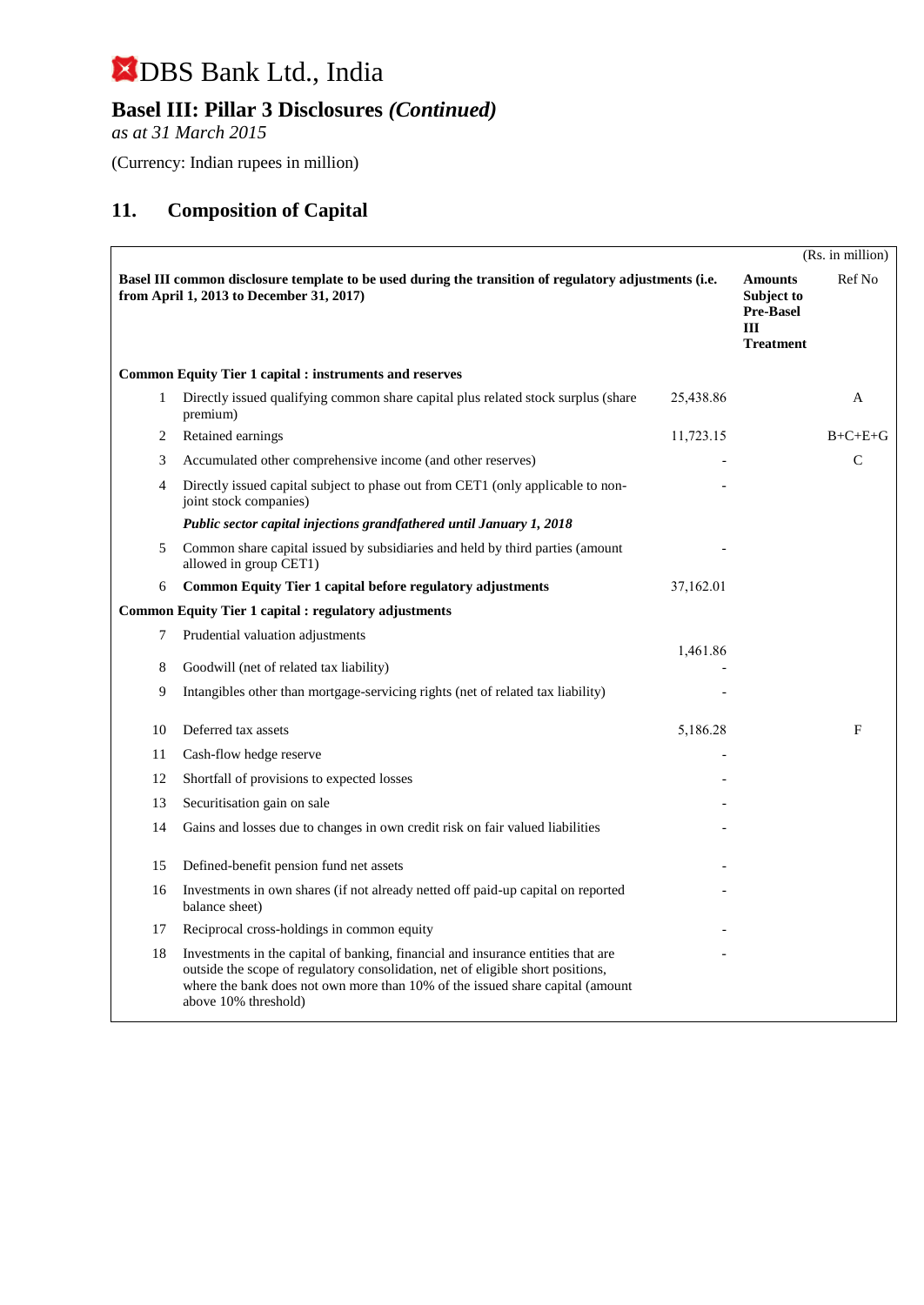## **Basel III: Pillar 3 Disclosures** *(Continued)*

*as at 31 March 2015*

(Currency: Indian rupees in million)

|    |                                                                                                                                                                                                                     |           | (Rs. in million)                                                          |        |
|----|---------------------------------------------------------------------------------------------------------------------------------------------------------------------------------------------------------------------|-----------|---------------------------------------------------------------------------|--------|
|    | Basel III common disclosure template to be used during the transition of regulatory adjustments (i.e.<br>from April 1, 2013 to December 31, 2017)                                                                   |           | <b>Amounts</b><br>Subject to<br><b>Pre-Basel</b><br>Ш<br><b>Treatment</b> | Ref No |
|    | <b>Common Equity Tier 1 capital : regulatory adjustments</b>                                                                                                                                                        |           |                                                                           |        |
| 19 | Significant investments in the common stock of banking, financial and<br>insurance entities that are outside the scope of regulatory consolidation, net of<br>eligible short positions (amount above 10% threshold) |           |                                                                           |        |
| 20 | Mortgage servicing rights (amount above 10% threshold)                                                                                                                                                              |           |                                                                           |        |
| 21 | Deferred tax assets arising from temporary differences (amount above 10%)<br>threshold, net of related tax liability)                                                                                               |           |                                                                           |        |
| 22 | Amount exceeding the 15% threshold                                                                                                                                                                                  |           |                                                                           |        |
| 23 | of which: significant investments in the common stock of financial entities                                                                                                                                         |           |                                                                           |        |
| 24 | of which : mortgage servicing rights                                                                                                                                                                                |           |                                                                           |        |
| 25 | of which: deferred tax assets arising from temporary differences                                                                                                                                                    |           |                                                                           |        |
| 26 | National specific regulatory adjustments (26a+26b+26c+26d)<br>a.of which : Investments in the equity capital of unconsolidated insurance<br>subsidiaries                                                            |           |                                                                           |        |
|    | b.of which : Investments in the equity capital of unconsolidated non-financial<br>subsidiaries                                                                                                                      |           |                                                                           |        |
|    | c.of which : Shortfall in the equity capital of majority owned financial entities<br>which have not been consolidated with the bank                                                                                 |           |                                                                           |        |
|    | d.of which: Unamortised pension funds expenditures                                                                                                                                                                  |           |                                                                           |        |
| 27 | Regulatory adjustments applied to Common Equity Tier 1 due to insufficient<br>Additional Tier 1 and Tier 2 to cover deductions                                                                                      |           |                                                                           |        |
| 28 | Total regulatory adjustments to Common equity Tier 1                                                                                                                                                                | 6,648.14  |                                                                           |        |
| 29 | <b>Common Equity Tier 1 capital (CET1)</b>                                                                                                                                                                          | 30,513.87 |                                                                           |        |
|    | <b>Additional Tier 1 capital : instruments</b>                                                                                                                                                                      |           |                                                                           |        |
| 30 | Directly issued qualifying Additional Tier 1 instruments plus related stock<br>surplus (share premium) $(31+32)$                                                                                                    |           |                                                                           |        |
| 31 | of which : classified as equity under applicable accounting standards<br>(Perpetual Non-Cumulative Preference Shares)                                                                                               |           |                                                                           |        |
| 32 | of which: classified as liabilities under applicable accounting standards<br>(Perpetual debt Instruments)                                                                                                           |           |                                                                           |        |
| 33 | Directly issued capital instruments subject to phase out from Additional Tier 1                                                                                                                                     |           |                                                                           |        |
| 34 | Additional Tier 1 instruments (and CET1 instruments not included in row 5)<br>issued by subsidiaries and held by third parties (amount allowed in group AT1)                                                        |           |                                                                           |        |
| 35 | of which: instruments issued by subsidiaries subject to phase out                                                                                                                                                   |           |                                                                           |        |
| 36 | Additional Tier 1 capital before regulatory adjustments                                                                                                                                                             |           |                                                                           |        |
|    |                                                                                                                                                                                                                     |           |                                                                           |        |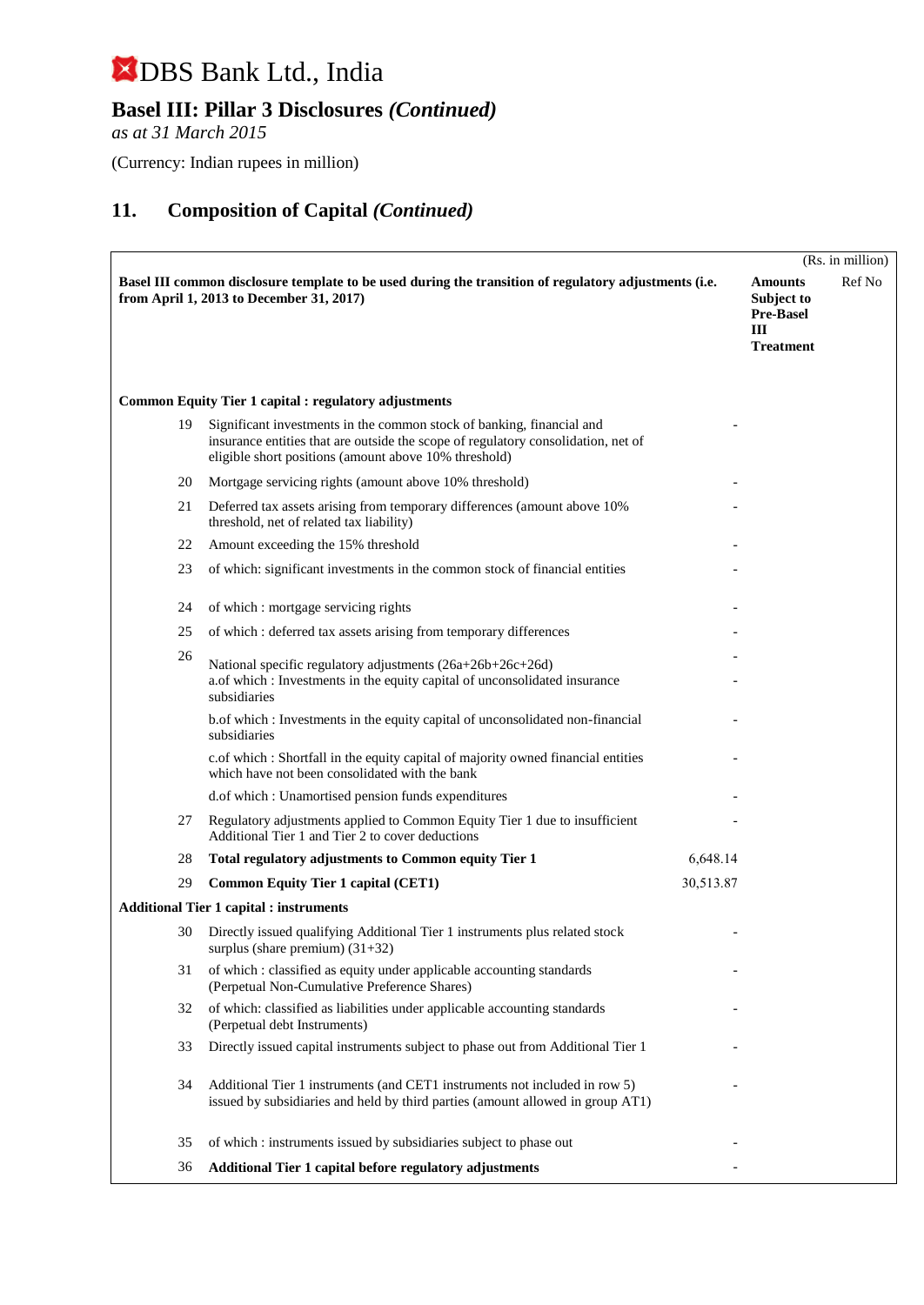## **Basel III: Pillar 3 Disclosures** *(Continued)*

*as at 31 March 2015*

(Currency: Indian rupees in million)

|    |                                                                                                                                                                                                                                                                                                   |           |                                                                                  | (Rs. in million) |
|----|---------------------------------------------------------------------------------------------------------------------------------------------------------------------------------------------------------------------------------------------------------------------------------------------------|-----------|----------------------------------------------------------------------------------|------------------|
|    | Basel III common disclosure template to be used during the transition of regulatory adjustments (i.e.<br>from April 1, 2013 to December 31, 2017)                                                                                                                                                 |           | <b>Amounts</b><br><b>Subject to</b><br><b>Pre-Basel</b><br>Ш<br><b>Treatment</b> | Ref No           |
|    | <b>Additional Tier 1 capital : regulatory adjustments</b>                                                                                                                                                                                                                                         |           |                                                                                  |                  |
| 37 | Investments in own Additional Tier 1 instruments                                                                                                                                                                                                                                                  |           |                                                                                  |                  |
| 38 | Reciprocal cross-holdings in Additional Tier 1 instruments                                                                                                                                                                                                                                        |           |                                                                                  |                  |
| 39 | Investments in the capital of banking, financial and insurance entities that are<br>outside the scope of regulatory consolidation, net of eligible short positions, where<br>the bank does not own more than 10% of the issued common share capital of the<br>entity (amount above 10% threshold) |           |                                                                                  |                  |
| 40 | Significant investments in the capital of banking, financial and insurance entities<br>that are outside the scope of regulatory consolidation (net of eligible short<br>positions)                                                                                                                |           |                                                                                  |                  |
| 41 | National specific regulatory adjustments (41a+41b)                                                                                                                                                                                                                                                |           |                                                                                  |                  |
|    | a. of which: Investments in the Additional Tier 1 capital of unconsolidated<br>insurance subsidiaries                                                                                                                                                                                             |           |                                                                                  |                  |
|    | b. of which: Shortfall in the Additional Tier 1 capital of majority owned financial<br>entities which have not been consolidated with the bank                                                                                                                                                    |           |                                                                                  |                  |
|    | Regulatory Adjustments Applied to Additional Tier 1 in respect of Amounts<br>Subject to Pre-Basel III Treatment                                                                                                                                                                                   |           |                                                                                  |                  |
|    | of which:                                                                                                                                                                                                                                                                                         |           |                                                                                  |                  |
|    | of which:                                                                                                                                                                                                                                                                                         |           |                                                                                  |                  |
|    | of which:                                                                                                                                                                                                                                                                                         |           |                                                                                  |                  |
| 42 | Regulatory adjustments applied to Additional Tier 1 due to insufficient Tier 2 to<br>cover deductions                                                                                                                                                                                             |           |                                                                                  |                  |
| 43 | Total regulatory adjustments to Additional Tier 1 capital                                                                                                                                                                                                                                         |           |                                                                                  |                  |
| 44 | <b>Additional Tier 1 capital (AT1)</b>                                                                                                                                                                                                                                                            |           |                                                                                  |                  |
|    | a. Additional Tier 1 capital reckoned for capital adequacy                                                                                                                                                                                                                                        |           |                                                                                  |                  |
| 45 | Tier 1 capital (T1 = CET1 + Admissible AT1) $(29 + 44a)$                                                                                                                                                                                                                                          | 30,513.87 |                                                                                  |                  |
|    | Tier 2 capital: instruments and provisions                                                                                                                                                                                                                                                        |           |                                                                                  |                  |
| 46 | Directly issued qualifying Tier 2 instruments plus related stock surplus                                                                                                                                                                                                                          |           |                                                                                  |                  |
| 47 | Directly issued capital instruments subject to phase out from Tier 2                                                                                                                                                                                                                              | 16,250.00 |                                                                                  | I                |
| 48 | Tier 2 instruments (and CET1 and AT1 instruments not included in rows 5 or 34)<br>issued by subsidiaries and held by third parties (amount allowed in group Tier 2)                                                                                                                               |           |                                                                                  |                  |
| 49 | of which: instruments issued by subsidiaries subject to phase out                                                                                                                                                                                                                                 |           |                                                                                  |                  |
| 50 | Provisions                                                                                                                                                                                                                                                                                        | 1,346.70  |                                                                                  | $D+J$            |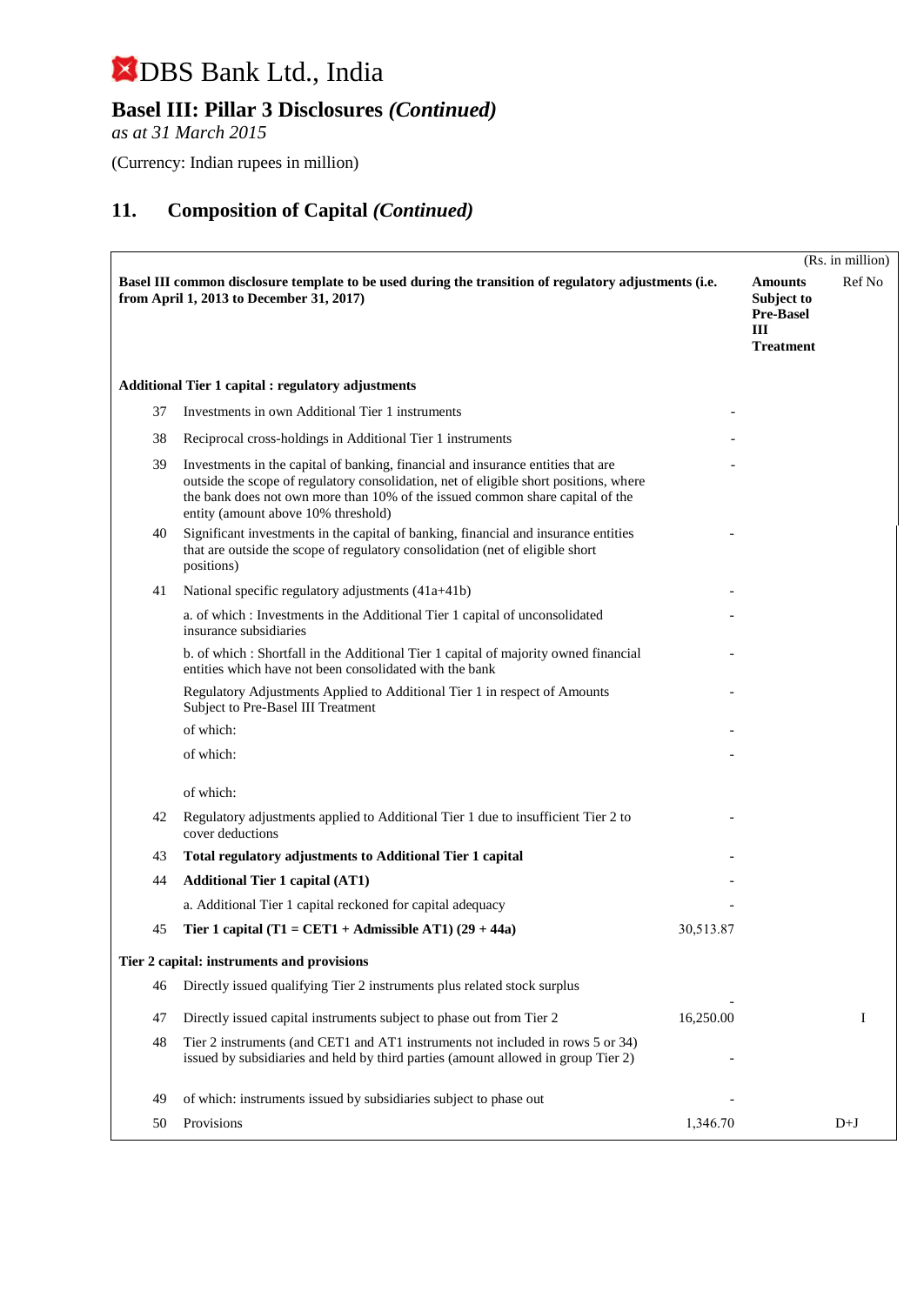## **Basel III: Pillar 3 Disclosures** *(Continued)*

*as at 31 March 2015*

(Currency: Indian rupees in million)

|    |                                                                                                                                                                                                                                                                                                       |            |                                                                           | (Rs. in million) |
|----|-------------------------------------------------------------------------------------------------------------------------------------------------------------------------------------------------------------------------------------------------------------------------------------------------------|------------|---------------------------------------------------------------------------|------------------|
|    | Basel III common disclosure template to be used during the transition of regulatory adjustments (i.e.<br>from April 1, 2013 to December 31, 2017)                                                                                                                                                     |            | <b>Amounts</b><br>Subject to<br><b>Pre-Basel</b><br>Ш<br><b>Treatment</b> | Ref No           |
| 51 | Tier 2 capital before regulatory adjustments                                                                                                                                                                                                                                                          | 17,596.70  |                                                                           |                  |
|    | Tier 2 capital : regulatory adjustments                                                                                                                                                                                                                                                               |            |                                                                           |                  |
| 52 | Investments in own Tier 2 instruments                                                                                                                                                                                                                                                                 |            |                                                                           |                  |
| 53 | Reciprocal cross-holdings in Tier 2 instruments                                                                                                                                                                                                                                                       |            |                                                                           |                  |
| 54 | Investments in the capital of banking, financial and insurance entities that are<br>outside the scope of regulatory consolidation, net of eligible short positions, where<br>the bank does not own more than 10% of the issued common share capital of the<br>entity (amount above the 10% threshold) |            |                                                                           |                  |
| 55 | Significant investments in the capital banking, financial and insurance entities that<br>are outside the scope of regulatory consolidation (net of eligible short positions)                                                                                                                          |            |                                                                           |                  |
| 56 | National specific regulatory adjustments (56a+56b)                                                                                                                                                                                                                                                    |            |                                                                           |                  |
|    | a. of which: Investments in the Tier 2 capital of unconsolidated insurance<br>subsidiaries                                                                                                                                                                                                            |            |                                                                           |                  |
|    | b. of which: Shortfall in the Tier 2 capital of majority owned financial entities<br>which have not been consolidated with the bank                                                                                                                                                                   |            |                                                                           |                  |
|    | Regulatory Adjustments Applied to Tier 2 in respect of Amounts Subject to Pre-<br><b>Basel III Treatment</b>                                                                                                                                                                                          |            |                                                                           |                  |
|    | of which: [INSERT TYPE OF ADJUSTMENT e.g. existing adjustments which<br>are deducted from Tier 2 at 50%]                                                                                                                                                                                              |            |                                                                           |                  |
|    | of which: [INSERT TYPE OF ADJUSTMENT]                                                                                                                                                                                                                                                                 |            |                                                                           |                  |
| 57 | Total regulatory adjustments to Tier 2 capital                                                                                                                                                                                                                                                        |            |                                                                           |                  |
| 58 | Tier 2 capital (T2)                                                                                                                                                                                                                                                                                   | 17,596.70  |                                                                           |                  |
|    | a. Tier 2 capital reckoned for capital adequacy                                                                                                                                                                                                                                                       | 17,596.70  |                                                                           |                  |
|    | b. Excess Additional Tier 1 capital reckoned as Tier 2 capital                                                                                                                                                                                                                                        |            |                                                                           |                  |
|    | c. Total Tier 2 capital admissible for capital adequacy $(58a + 58b)$                                                                                                                                                                                                                                 | 17,596.70  |                                                                           |                  |
| 59 | Total capital $(TC = T1 + \text{Admissible } T2)$ (45 + 58c)                                                                                                                                                                                                                                          | 48,110.57  |                                                                           |                  |
| 60 | Total risk weighted assets $(60a + 60b + 60c)$                                                                                                                                                                                                                                                        | 282,753.43 |                                                                           |                  |
|    | a. of which: total credit risk weighted assets                                                                                                                                                                                                                                                        | 219,076.48 |                                                                           |                  |
|    | b. of which: total market risk weighted assets                                                                                                                                                                                                                                                        | 45,569.70  |                                                                           |                  |
|    | c. of which: total operational risk weighted assets                                                                                                                                                                                                                                                   | 18,107.25  |                                                                           |                  |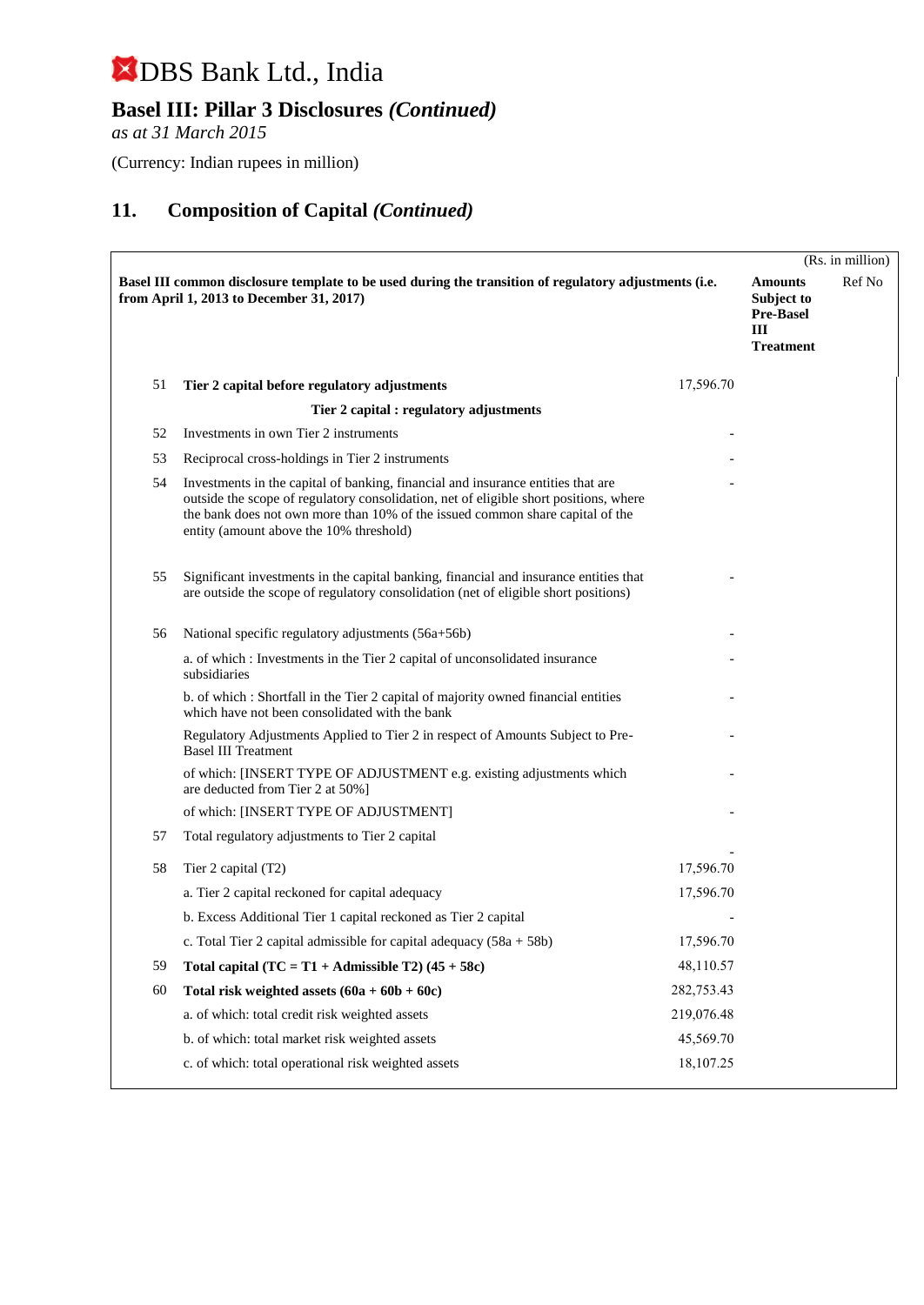## **Basel III: Pillar 3 Disclosures** *(Continued)*

*as at 31 March 2015*

(Currency: Indian rupees in million)

|    |                                                                                                                                                                                                                               |           |                                                                                    | (Rs. in million) |
|----|-------------------------------------------------------------------------------------------------------------------------------------------------------------------------------------------------------------------------------|-----------|------------------------------------------------------------------------------------|------------------|
|    | Basel III common disclosure template to be used during the transition of regulatory adjustments (i.e.<br>from April 1, 2013 to December 31, 2017)                                                                             |           | <b>Amounts</b><br><b>Subject to</b><br><b>Pre-Basel</b><br>III<br><b>Treatment</b> | Ref No           |
|    | <b>Capital ratios and buffers</b>                                                                                                                                                                                             |           |                                                                                    |                  |
| 61 | Common Equity Tier 1 (as a percentage of risk weighted assets)                                                                                                                                                                | 10.79%    |                                                                                    |                  |
| 62 | Tier 1 (as a percentage of risk weighted assets)                                                                                                                                                                              | 10.79%    |                                                                                    |                  |
| 63 | Total capital (as a percentage of risk weighted assets)                                                                                                                                                                       | 17.01%    |                                                                                    |                  |
| 64 | Institution specific buffer requirement (minimum CET1 requirement plus capital)<br>conservation plus countercyclical buffer requirements plus G-SIB buffer<br>requirement, expressed as a percentage of risk weighted assets) | 5.50%     |                                                                                    |                  |
| 65 | of which: capital conservation buffer requirement                                                                                                                                                                             |           |                                                                                    |                  |
| 66 | of which: bank specific countercyclical buffer requirement                                                                                                                                                                    |           |                                                                                    |                  |
| 67 | of which : G-SIB buffer requirement                                                                                                                                                                                           |           |                                                                                    |                  |
| 68 | Common Equity Tier 1 available to meet buffers (as a percentage of risk weighted<br>assets)                                                                                                                                   | 5.29%     |                                                                                    |                  |
|    | National minima (if different from Basel III)                                                                                                                                                                                 |           |                                                                                    |                  |
| 69 | National Common Equity Tier 1 minimum ratio (if different from Basel III)<br>minimum)                                                                                                                                         | 5.50%     |                                                                                    |                  |
| 70 | National Tier 1 minimum ratio (if different from Basel III minimum)                                                                                                                                                           | 7.00%     |                                                                                    |                  |
| 71 | National total capital minimum ratio (if different from Basel III minimum)                                                                                                                                                    | 9.00%     |                                                                                    |                  |
|    | Amounts below the thresholds for deduction (before risk weighting)                                                                                                                                                            |           |                                                                                    |                  |
| 72 | Non-significant investments in the capital of other financial entities                                                                                                                                                        |           |                                                                                    |                  |
| 73 | Significant investments in the common stock of financial entities                                                                                                                                                             |           |                                                                                    |                  |
| 74 | Mortgage servicing rights (net of related tax liability)                                                                                                                                                                      |           |                                                                                    |                  |
| 75 | Deferred tax assets arising from temporary differences (net of related tax liability)                                                                                                                                         |           |                                                                                    |                  |
|    | Applicable caps on the inclusion of provisions in Tier 2                                                                                                                                                                      |           |                                                                                    |                  |
| 76 | Provisions eligible for inclusion in Tier 2 in respect of exposures subject to<br>standardised approach (prior to application of cap)                                                                                         | 1,346.70  |                                                                                    |                  |
| 77 | Cap on inclusion of provisions in Tier 2 under standardised approach                                                                                                                                                          | 2,738.46  |                                                                                    |                  |
| 78 | Provisions eligible for inclusion in Tier 2 in respect of exposures subject to<br>internal ratings-based approach (prior to application of cap)                                                                               | <b>NA</b> |                                                                                    |                  |
| 79 | Cap for inclusion of provisions in Tier 2 under internal ratings-based approach                                                                                                                                               | NA        |                                                                                    |                  |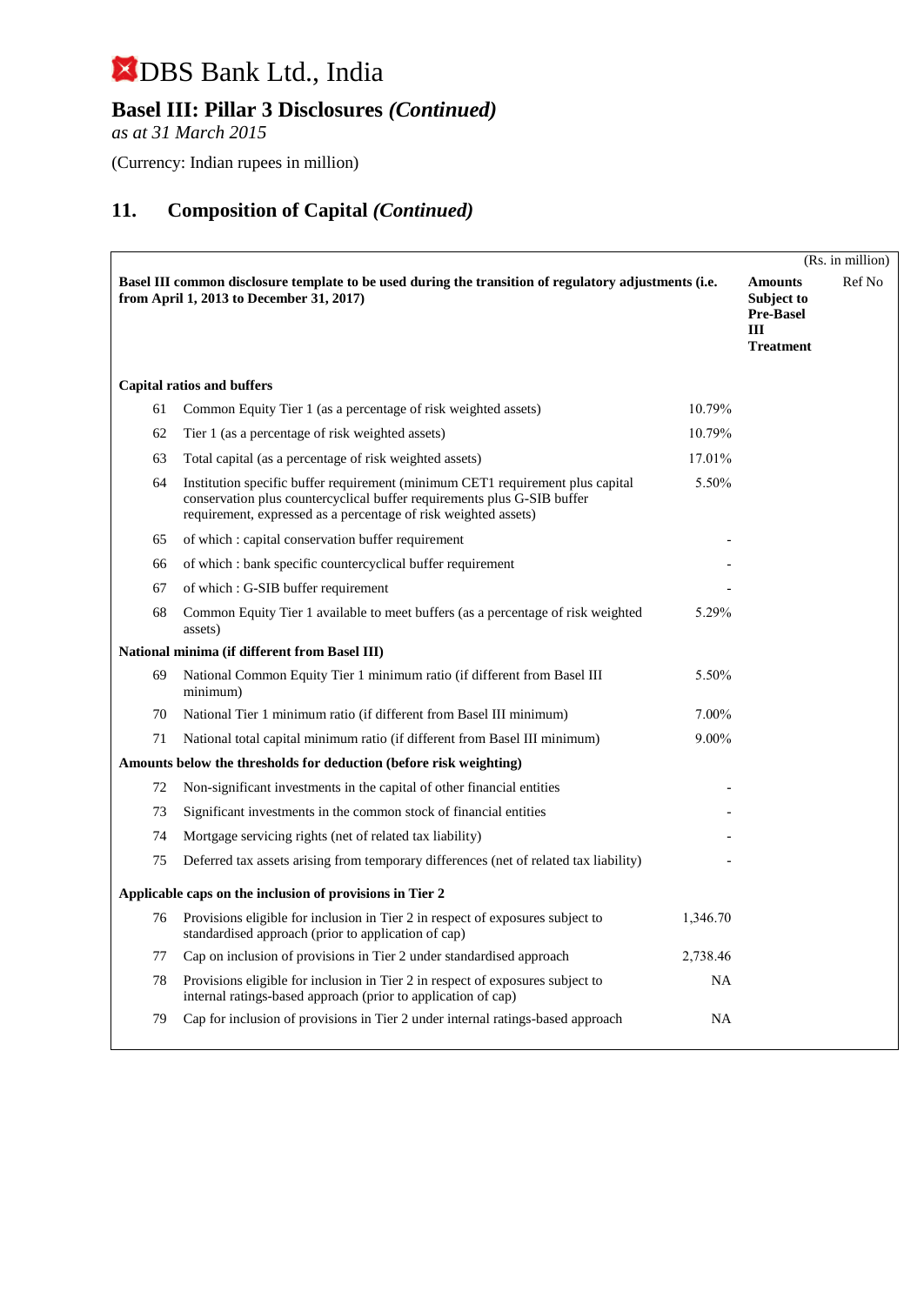## **Basel III: Pillar 3 Disclosures** *(Continued)*

*as at 31 March 2015*

(Currency: Indian rupees in million)

|    |                                                                                                                                                   |                                                                           | (Rs. in million) |
|----|---------------------------------------------------------------------------------------------------------------------------------------------------|---------------------------------------------------------------------------|------------------|
|    | Basel III common disclosure template to be used during the transition of regulatory adjustments (i.e.<br>from April 1, 2013 to December 31, 2017) | <b>Amounts</b><br>Subject to<br><b>Pre-Basel</b><br>Ш<br><b>Treatment</b> | Ref No           |
|    | (only applicable between March 31, 2017 and March 31, 2022)                                                                                       |                                                                           |                  |
| 80 | Current cap on CET1 instruments subject to phase out arrangements                                                                                 | <b>NA</b>                                                                 |                  |
| 81 | Amount excluded from CET1 due to cap (excess over cap after redemptions and<br>maturities)                                                        | NA.                                                                       |                  |
| 82 | Current cap on AT1 instruments subject to phase out arrangements                                                                                  | NA.                                                                       |                  |
| 83 | Amount excluded from AT1 due to cap (excess over cap after redemptions and<br>maturities)                                                         | NA.                                                                       |                  |
| 84 | Current cap on T2 instruments subject to phase out arrangements                                                                                   | NA.                                                                       |                  |
| 85 | Amount excluded from T2 due to cap (excess over cap after redemptions and<br>maturities)                                                          | <b>NA</b>                                                                 |                  |

| Notes to the above Template   |                                                                                                                                                                                                           |                     |  |
|-------------------------------|-----------------------------------------------------------------------------------------------------------------------------------------------------------------------------------------------------------|---------------------|--|
| Row No.<br>of the<br>template | <b>Particular</b>                                                                                                                                                                                         | (Rs. in<br>million) |  |
| 10                            | Deferred tax assets associated with accumulated losses<br>Deferred tax assets (excluding those associated with accumulated losses) net of<br>Deferred tax liability                                       | 5,186.28            |  |
|                               | Total as indicated in row 10                                                                                                                                                                              | 5,186.28            |  |
| 19                            | If investments in insurance subsidiaries are not deducted fully from capital and<br>instead considered under 10% threshold for deduction, the resultant increase in<br>the capital of bank                |                     |  |
|                               | of which: Increase in Common Equity Tier 1 capital                                                                                                                                                        |                     |  |
|                               | of which: Increase in Additional Tier 1 capital                                                                                                                                                           |                     |  |
|                               | of which : Increase in Tier 2 capital                                                                                                                                                                     |                     |  |
| 26b                           | If investments in the equity capital of unconsolidated non-financial subsidiaries<br>are not deducted and hence, risk weighted then :                                                                     |                     |  |
|                               | Increase in Common Equity Tier 1 capital<br>$\ddot{i}$                                                                                                                                                    |                     |  |
|                               | Increase in risk weighted assets<br>$\rm ii)$                                                                                                                                                             |                     |  |
| 44a                           | Excess Additional Tier 1 capital not reckoned for capital adequacy (difference<br>between Additional Tier 1 capital as reported in row 44 and admissible<br>Additional Tier 1 capital as reported in 44a) |                     |  |
|                               | of which : Excess Additional Tier 1 capital which is considered as Tier 2 capital<br>under row 58b                                                                                                        |                     |  |
| 50                            | Eligible Provisions included in Tier 2 capital                                                                                                                                                            |                     |  |
|                               |                                                                                                                                                                                                           | 1,346.70            |  |
|                               | Eligible Revaluation Reserves included in Tier 2 capital                                                                                                                                                  |                     |  |
|                               | Total of row 50                                                                                                                                                                                           |                     |  |
| 58a                           | Excess Tier 2 capital not reckoned for capital adequacy (difference between Tier<br>2 capital as reported in row 58 and T2 as reported in 58a)                                                            | 1,346.70            |  |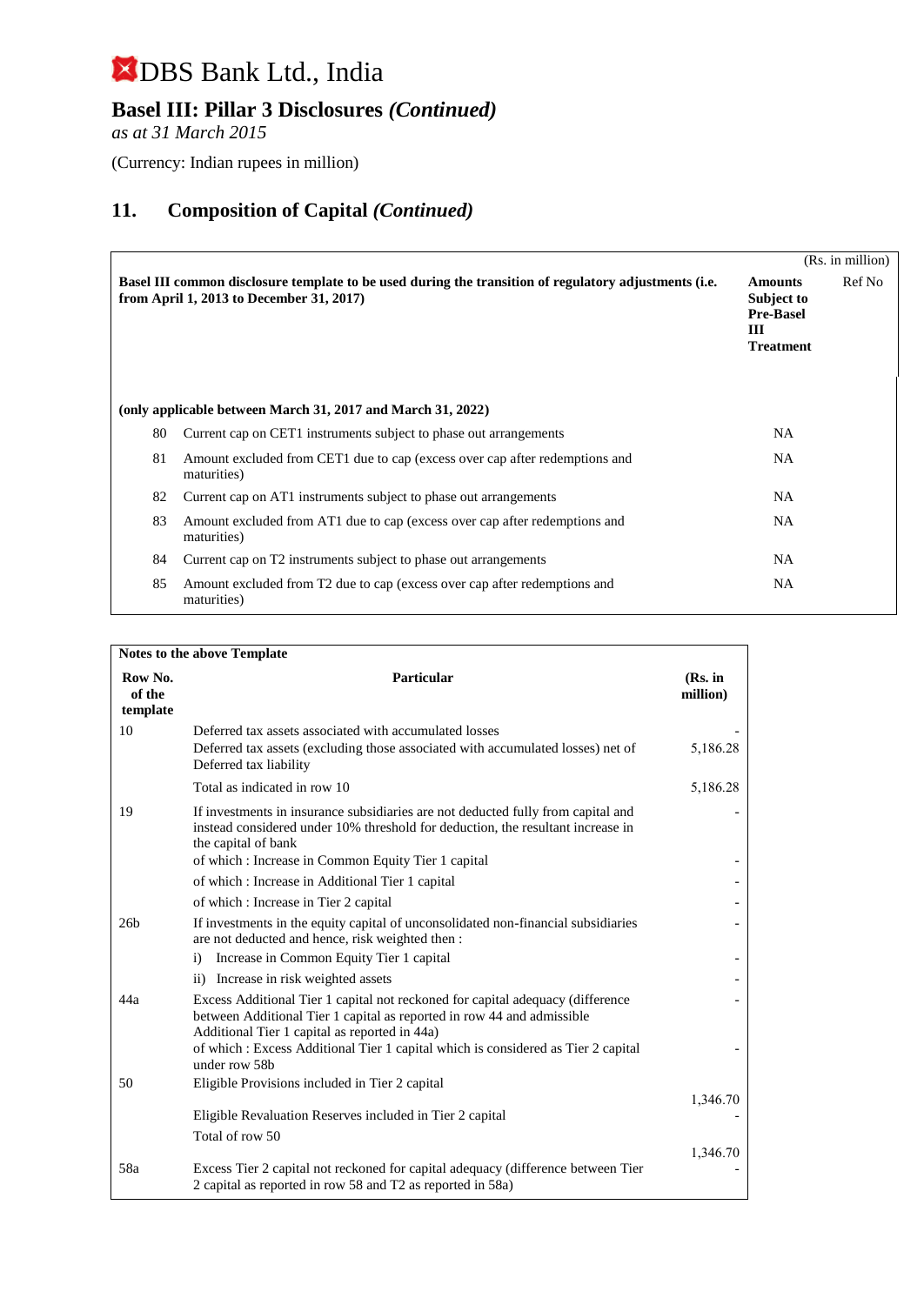## **Basel III: Pillar 3 Disclosures** *(Continued)*

*as at 31 March 2015*

(Currency: Indian rupees in million)

| Step 1 |                                                                                                                                                                                  | <b>Balance sheet as in</b><br>financial statements | (Rs. in million)<br><b>Balance sheet under</b><br>regulatory scope of<br>consolidation |
|--------|----------------------------------------------------------------------------------------------------------------------------------------------------------------------------------|----------------------------------------------------|----------------------------------------------------------------------------------------|
|        |                                                                                                                                                                                  | As on 31 Mar 2015                                  | As on 31 Mar 2015                                                                      |
| A      | Capital & Liabilities                                                                                                                                                            |                                                    |                                                                                        |
| i.     | Paid-up Capital<br>Reserves & Surplus<br>Minority Interest                                                                                                                       | 25,438.86<br>11,976.13                             | 25,438.86<br>11,976.13                                                                 |
|        | <b>Total Capital</b>                                                                                                                                                             | 37,414.99                                          | 37,414.99                                                                              |
| ii.    | Deposits                                                                                                                                                                         | 173,949.57                                         | 173,949.57                                                                             |
|        | of which : Deposits from banks                                                                                                                                                   | 1,092.01                                           | 1,092.01                                                                               |
|        | of which: Customer deposits                                                                                                                                                      | 172,857.56                                         | 172,857.56                                                                             |
|        | of which: Other deposits (pl. specify)                                                                                                                                           |                                                    |                                                                                        |
| iii.   | <b>Borrowings</b>                                                                                                                                                                | 99,826.80                                          | 99,826.80                                                                              |
|        | of which: From RBI                                                                                                                                                               | 46,600.00                                          | 46,600.00                                                                              |
|        | of which: From banks                                                                                                                                                             | 23,417.67                                          | 23,417.67                                                                              |
|        | of which : From other institutions & agencies                                                                                                                                    | 4,809.13                                           | 4,809.13                                                                               |
|        | of which : Others (pl. specify)                                                                                                                                                  |                                                    |                                                                                        |
|        | of which: Capital instruments                                                                                                                                                    | 25,000.00                                          | 25,000.00                                                                              |
| iv.    | Other liabilities & provisions                                                                                                                                                   | 48,169.37                                          | 48,169.37                                                                              |
|        | <b>Total</b>                                                                                                                                                                     | 359,360.73                                         | 359,360.73                                                                             |
| B      | <b>Assets</b>                                                                                                                                                                    |                                                    |                                                                                        |
| i.     | Cash and balances with Reserve Bank of India                                                                                                                                     | 7,524.69                                           | 7,524.69                                                                               |
|        | Balance with banks and money at call and short notice                                                                                                                            | 1,223.79                                           | 1,223.79                                                                               |
| ii.    | Investments:                                                                                                                                                                     | 135,165.58                                         | 135, 165.58                                                                            |
|        | of which: Government securities                                                                                                                                                  | 121,254.72                                         | 121,254.72                                                                             |
|        | of which : Other approved securities                                                                                                                                             |                                                    |                                                                                        |
|        | of which: Shares                                                                                                                                                                 | 29.40                                              | 29.40                                                                                  |
|        | of which: Debentures & Bonds                                                                                                                                                     | 4,101.39                                           | 4,101.39                                                                               |
|        | of which: Subsidiaries / Joint Ventures / Associates<br>of which: Others (Commercial Papers, Certificate of<br>deposits, Security Receipts of Asset Reconstruction<br>Companies) | 9,780.07                                           | 9,780.07                                                                               |
| iii.   | Loans and advances                                                                                                                                                               | 158,448.73                                         | 158,448.73                                                                             |
|        | of which: Loans and advances to banks                                                                                                                                            | 32,516.85                                          | 32,516.85                                                                              |
|        | of which: Loans and advances to customers                                                                                                                                        | 125,931.88                                         | 125,931.88                                                                             |
| iv.    | Fixed assets<br>Other assets                                                                                                                                                     | 529.08                                             | 529.08                                                                                 |
| v.     | of which: Goodwill and intangible assets                                                                                                                                         | 56,468.86                                          | 56,468.86                                                                              |
|        | of which : Deferred tax assets                                                                                                                                                   | 5,186.28                                           | 5,186.28                                                                               |
| vi.    | Goodwill on consolidation                                                                                                                                                        |                                                    |                                                                                        |
| vii.   | Debit balance in Profit & Loss account<br><b>Total Assets</b>                                                                                                                    | 359,360.73                                         | 359,360.73                                                                             |

## **12. Composition of Capital – Reconciliation Requirements**